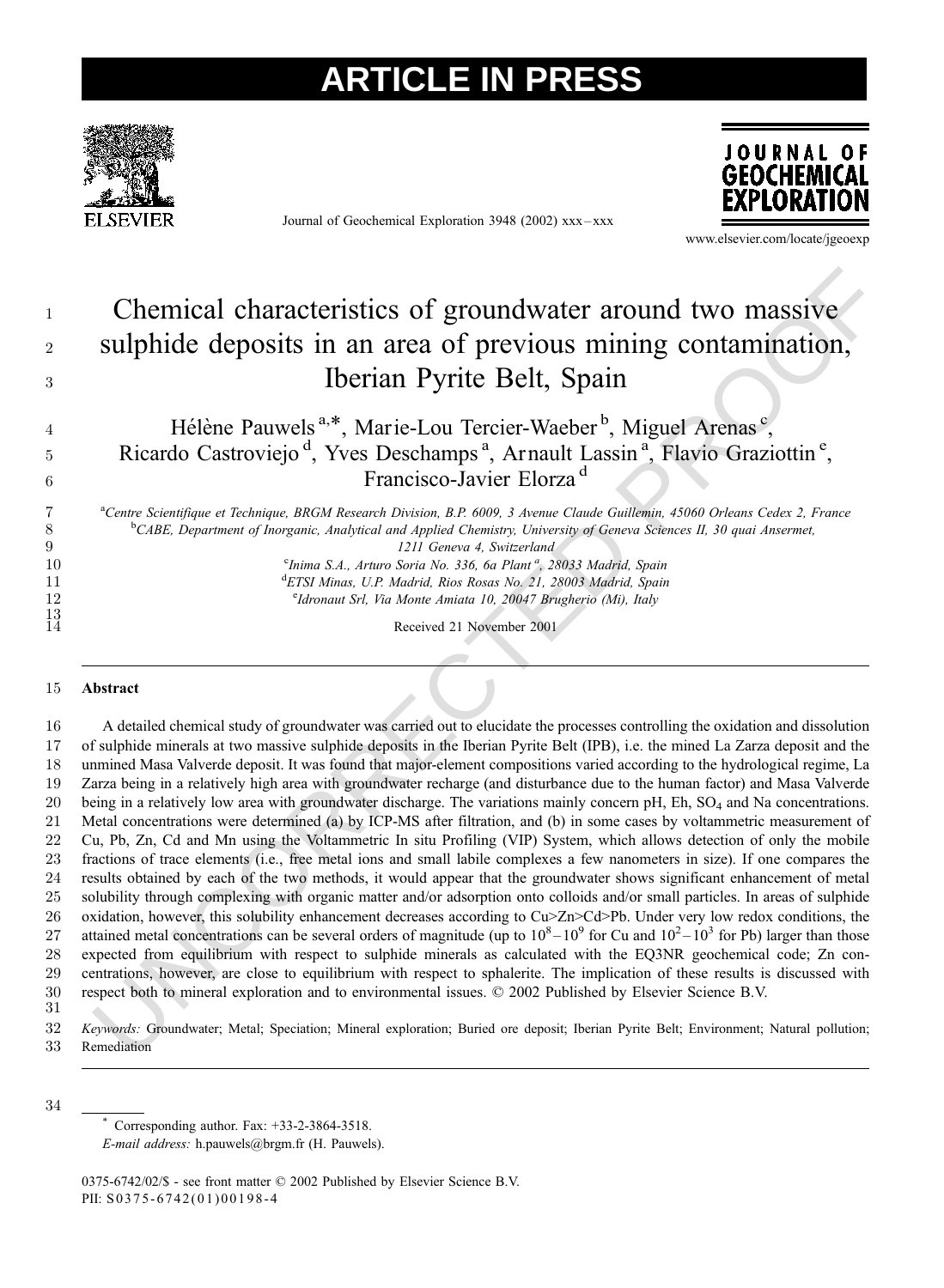2 H. Pauwels et al. / Journal of Geochemical Exploration xx (2002) xxx–xxx

## $\frac{35}{96}$  1. Introduction

 It is well established that natural baseline water purity can be affected by undisturbed mineralization; historic documents provide numerous examples of natural metal-rich surface waters due to the presence of unworked ore deposits (Runnells et al., 1992). The high metal concentrations and acidity observed in waters from such areas depend on several parameters and processes, such as the depth and permeability of the ore deposits, the type and abundance of the metal- bearing sulphides, and the buffering capabilities of the host rock. Consequently, metal and pH anomalies have been proposed as tools for mineral exploration (de Geoffrey et al., 1967; Archer and Main, 1971; Shartsev et al., 1975; Cameron, 1977, 1978; Simpson et al., 1996; Taufen, 1997).

 From the environmental standpoint, however, high metal contents and low pH are toxic to flora and fauna and, under certain circumstances, this natural baseline water quality can even threaten aquatic ecosystems downstream from the ore deposit (Cameron et al., 1998). For this reason, recent investigations on natural background concentrations in mineralized districts have been directed at setting water-quality limits for future remediation of acid-mine drainage (Duttweiller Kelley and Taylor, 1997; Leybourne et al., 1998), because it is both more cost-efficient and technologi- cally easier to remediate a site to its natural level of contamination prior to mining rather than to attempt to impose higher quality standards.

 Whether the objective has been mineral exploration or environmental assessment and improvement, studies have focused mainly on surface water or very shallow groundwater where chemical compositions are acqui- red primarily through oxidation of the deposits. Far less attention has been paid to deeper groundwater and the effects that orebodies at depths of tens, if not hundreds, of metres have on its composition. In the present paper, we record and compare the geochemistry of ground- water around and away from two massive sulphide deposits in the Iberian Pyrite Belt, Spain, which is an 77 area of historic mining contamination.<sup>1</sup>

The main purpose of the study was to determine the 78 water-rock interactions at each site, i.e. La Zarza, 79 which was mined until 1991, and Masa Valerde, which 80 is undisturbed and deeply buried. Emphasis was placed 81 on determining the effect of the deeply buried orebody 82 on groundwater composition, despite the very low 83 oxygen availability and lack of significant oxidation. 84 This included an investigation of metals speciation and 85 the solubility-controlling role of complexants. We also 86 examine the potential role of groundwater chemical 87 composition as an exploration tool, even in areas of 88 previous mining contamination, and the relevance of 89 baseline studies in helping to plan remediation and 90 monitoring prior to mining. 91

### 2. Study areas 92

## 2.1. General setting 94

ura intellectrica surate be well with presence<br>of the mathematic and a proposition and a mathematic composition, expression and a mathematic meters for our state of the presence of the mathematic contents are a mathematic The La Zarza and Masa Valverde massive sulphide 95 deposits are located in the Iberian Pyrite Belt (IPB), 96 which is  $250 \text{ km}$  long by  $25 - 70 \text{ km}$  wide and forms 97 part of the South Portuguese Zone of the Iberian Massif 98 (Fig. 1). The IPB is made up of Late Devonian to Early 99 Carboniferous rocks, in places overlain by Tertiary – 100 Quaternary units and alluvium (Van den Boogaard, 101 1967; Schermerhorn, 1971; Strauss and Madel, 1974; 102 Routhier et al., 1980; Oliveira, 1990). The three main 103 lithostratigraphic units are: (1) phyllites and quartzites 104 (PQ, Late Devonian) comprising metamorphosed shale 105 and quartz sandstone with rare conglomerate, and an 106 upper sequence containing bioclastic carbonate lenses 107 and nodules; (2) a thick  $(100 - 600 \text{ m})$  Late Famenian 108 to Middle Visean volcano-sedimentary sequence (VS) 109 comprising bimodal shallow submarine volcanism 110 with three rhyolitic sequences (Rb/Sr =  $385 \pm 40$  Ma; 111 Hamet and Delcey, 1971) interlayered with basic 112 volcanics and purple, blue and black shales, and (3) a 113 thick turbiditic formation (Culm facies) that is dia- 114 chronous over the underlying rocks (Late Visean to 115 Westphalian). The Culm forms a southwestward pro- 116 grading detrital cover beginning with shaly and ash- 117 layer deposits  $(0-200 \text{ m})$  followed by turbidite facies 118 (greywackes). 119

The structure of the IPB, acquired during the Varis- 120 can orogeny (initiated during the Late Visean and 121 culminating during the major Middle Westphalian 122

93

 $1$  The potential damage that can result form mining contamination is exemplified by the disastrous accident of 25 April 1998 when spillage from the Los Frailes mine released 5 million m<sup>3</sup> of toxic metal-rich acid waste and severely impacted the Doñana National and Natural Parks.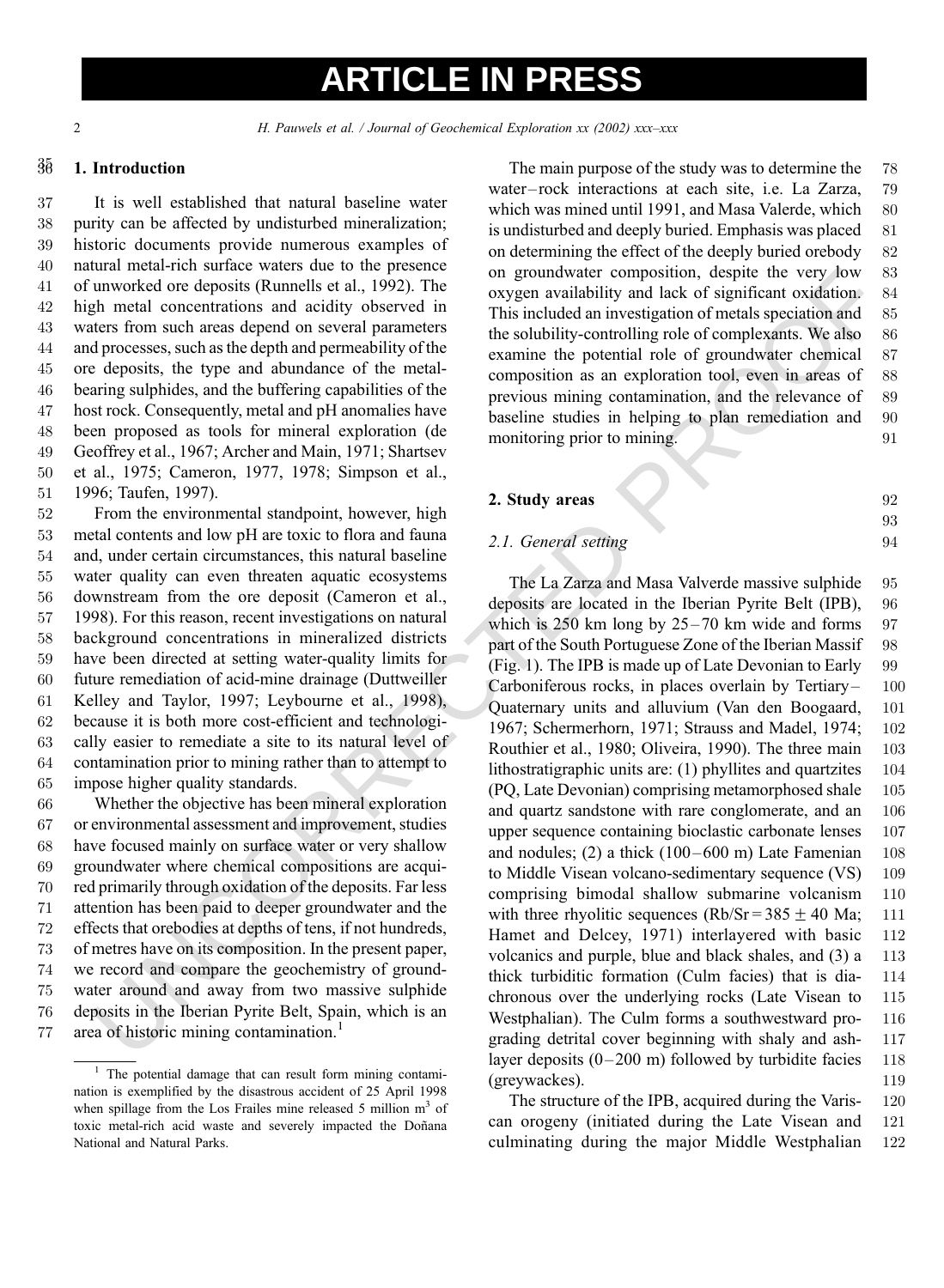

Fig. 1. Simplified geological map of the Iberian Pyrite Belt and location of the main deposits (modified from Quesada, 1991).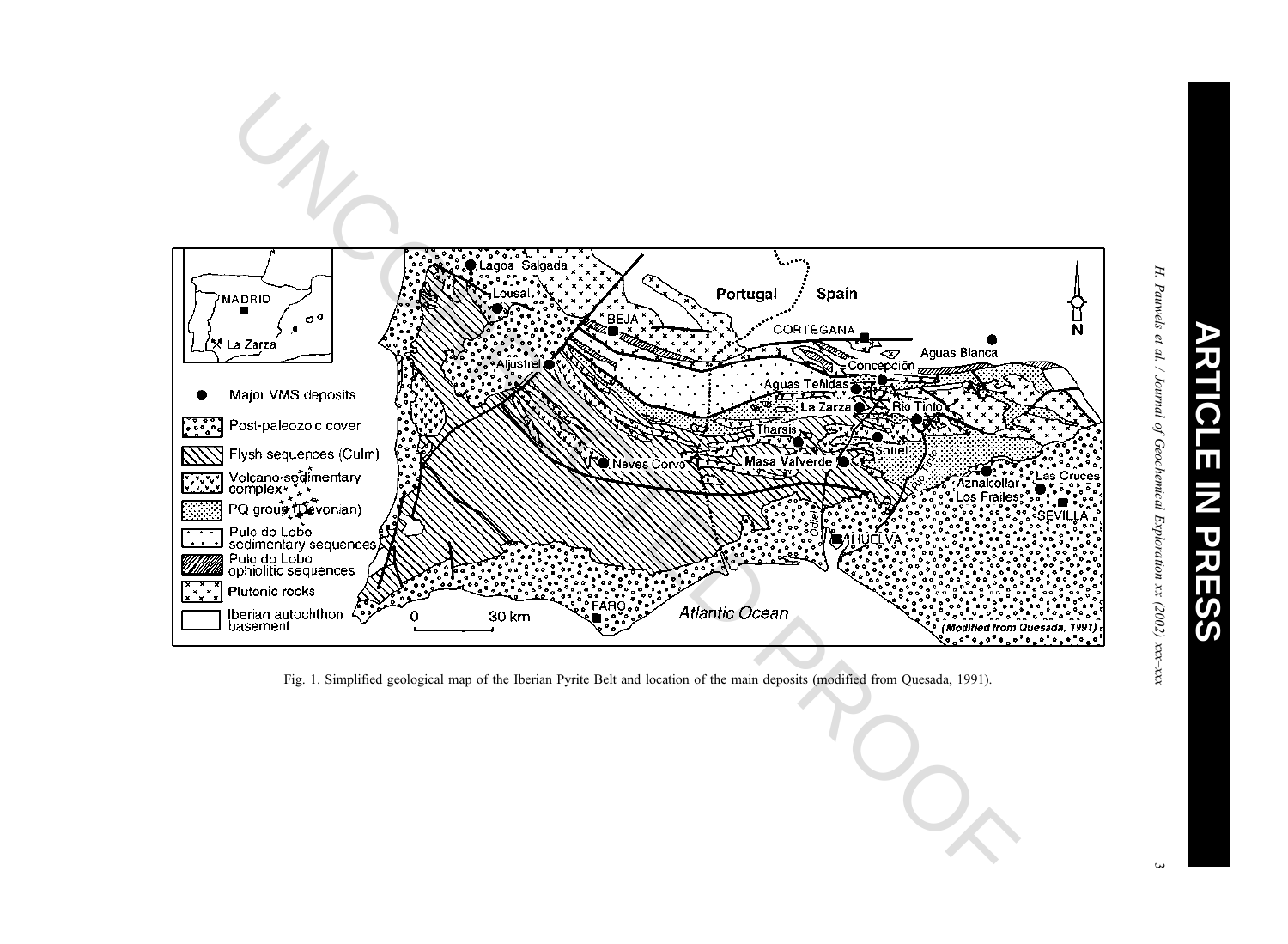4 H. Pauwels et al. / Journal of Geochemical Exploration xx (2002) xxx–xxx

 phase), can be defined as ''a thin-skinned foreland thrust and fold belt'' (Silva et al., 1990; Quesada, 1991). The south-verging deformation is marked by three successive phases of compression under epizo- nal –metamorphic conditions that resulted in a north to south overthrusting accompanied by diachronous dep- osition of the Culm flysch sediments at the thrust front (Oliveira, 1990).

 The volcanogenic massive sulphides (VMS) are hosted by the VS sequence, and either lie directly on acid volcanic facies units or are hosted by black shales, both situations being lateral to the acid volcanic centres. The 80 known deposits of the IPB contain more than 1700 Mt of sulphide ore (mined + reserves) totalling 14.6 Mt Cu, 13 Mt Pb, 34.9 Mt Zn, 880 t Au and 46,100 t Ag (Leistel et al., 1998). Byproducts and trace metals (e.g., Sn, Cd, Co, Hg, Bi and Se) are also reported in concentrations ranging from tens to hun- dreds of ppm. The VMS include several major deposits, such as Rio Tinto (>234 Mt), Neves-Corvo (>210 Mt), Aljustrel (>220 Mt), Aznalcollar (>90 Mt), La Zarza (150 Mt), Masa Valverde (100 Mt) and Tharsis (110 145 Mt).

 The La Zarza and Masa Valverde deposits are both located within the watershed of the Odiel River, which flows for 128 km through southern Spain to join the Tinto River and form a common estuary at the town of Huelva (Fig. 1). The area has a mean annual rainfall of 151 700 mm with an effective rainfall of close to  $150 - 225$  mm (inferred from data recorded during the period 1964 – 1996). The dry period lasts from April to 154 October.

 The host-rock permeability of both deposits is low 156 to very low  $(10^{-6} \text{ to } 10^{-8} \text{ cm s}^{-1})$ . Piezometric data were acquired from 38 water points (springs and 158 domestic wells) over an area of about 140 km<sup>2</sup> around the La Zarza deposit, and from 54 water points over 160 an area of about 110 km<sup>2</sup> around the Masa Valverde deposit. Groundwater circulation occurs at distinct levels: shallow circulation through the porous, low- permeability weathered facies of the VMS volcanic/ volcano-sedimentary host rocks and/or sedimentary cover; deeper circulation mainly through fractures and joints. Local flow is subparallel to the topographic surface, whereas deeper regional flow is north to south over a distance of around 50 km from the Cortegana area (altitude 800 m) southwards to the 170 sea.

A high level of contamination in the soils and 171 surface waters has been imparted by mining activities 172 that (a) began in the Chalcolithic era and continued in 173 Roman times (end of the 4th century AD, mainly for 174 copper and silver, and (b) were resumed in the middle 175 of the 19th century with the extraction of pyrite (for 176 sulphuric acid) and base metals (copper) from about 177 80 mines. Overall, the Iberian Pyrite Belt has pro- 178 duced about 280 Mt of pyrite and base-metal ores, 179 together with significant tonnages of manganese ores. 180

181

2.2. La Zarza 182

unbownthus accountain of the theorem and the divin control of the DHI control of the Claim (Figs (from the curvation of the Clum (Figs (from the curvation of the Clum (Solution) and the control of the Clum (Figs (700). So The La Zarza deposit is primarily a stratiform 183 massive sulphide orebody produced by submarine 184 exhalative deposition. The upper and middle parts of 185 the pyritic orebody are zinc- and lead-rich, whereas 186 the lower part is copper-rich. The massive orebody 187 overlies a feeder stockwork rooted in hydrothermally 188 altered acid volcanics and volcanoclastics. The bulk 189 composition shows the ore to be the characteristic 190 Zn–Pb–Cu type of Phanerozoic VMS associated with 191 a bimodal volcanism. The mined deposit is a contin- 192 uous lens-shaped body, about 2700 m long with an 193  $E-W$  strike, and is for the most part blind. Its 194 apparent thickness varies from 30 to 200 m with a 195 minimum downdip extension of 550 m in the central 196 part (Figs. 2 and 3). This geometry is the result of a 197 system of tight south-verging folds and thrust slices 198 associated with the main phase of D1 synmetamorphic 199 deformation. The deep part of the orebody occupies 200 the hinge of a shear megasyncline with an  $E-W$  axis, 201 which is overturned to the south and is accompanied 202 by multiple ductile-brittle shears (thrust slices with a 203 southerly vergence, sinistral transverse thrusts) caus- 204 ing offsets and duplication of the ore layer. 205

La Zarza, mined between 1853 and 1991, produced 206 40–45 Mt of pyrite ore (average grade of  $47\%$  S,  $207$ 0.7% Cu, 1.5% Zn and 0.6% Pb) for sulphur produc- 208 tion (Strauss et al., 1981). Precious metals (Au, Ag) 209 are also known to occur. Open-pit mining (in the so- 210 called ''Corta San Pablo'', etc.) was followed by 211 underground mining that extended for about 2000 m 212 in an E-W direction, with levels down to 300 m 213 below the surface. When mining ceased for economic 214 reasons in 1991, the remaining in situ massive sul- 215 phide potential at depth was estimated at 110 Mt, 216 making it one of the largest known resources in the 217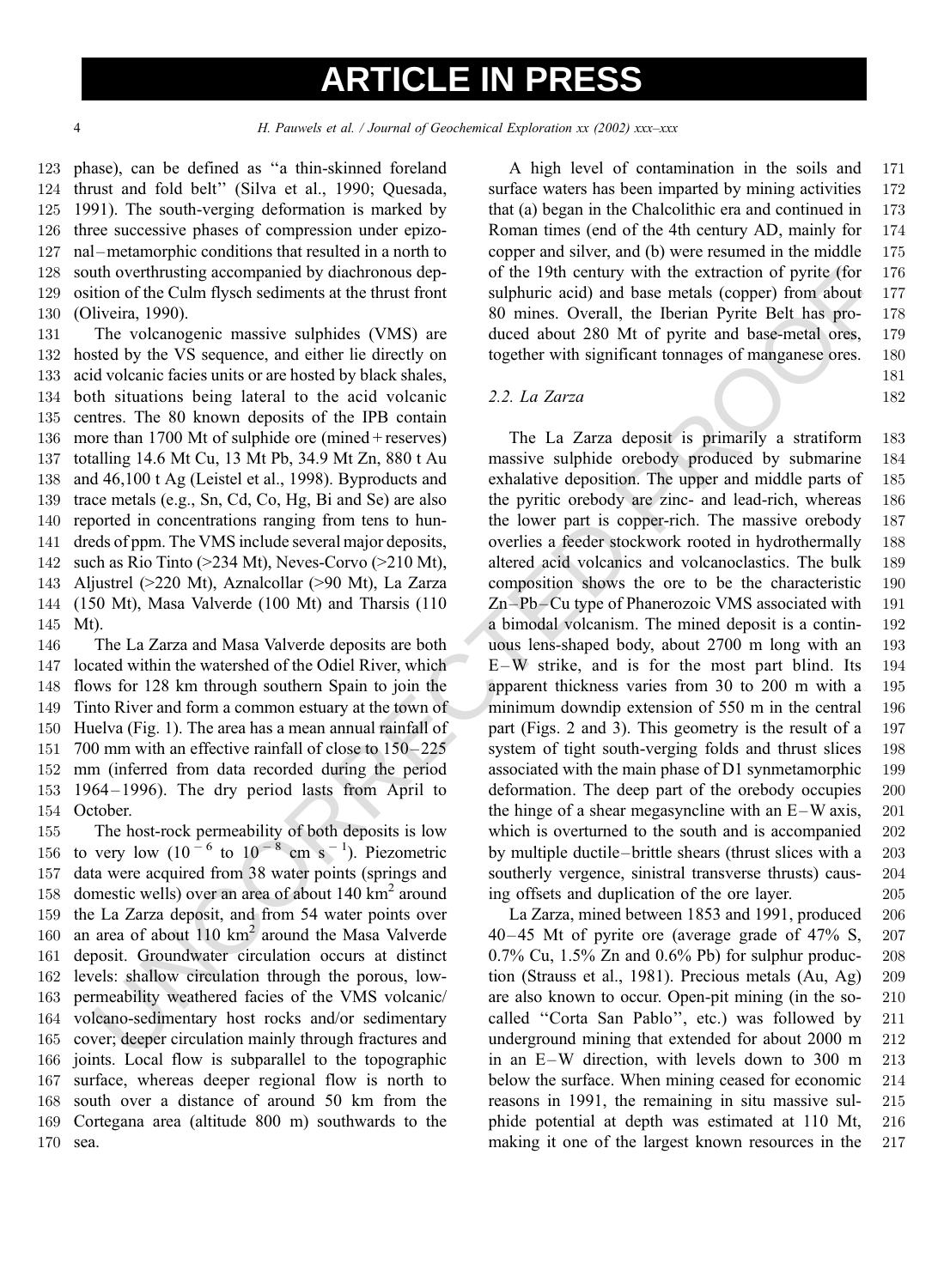H. Pauwels et al. / Journal of Geochemical Exploration xx (2002) xxx–xxx 5



Fig. 2. Cross-section of the La Zarza deposit.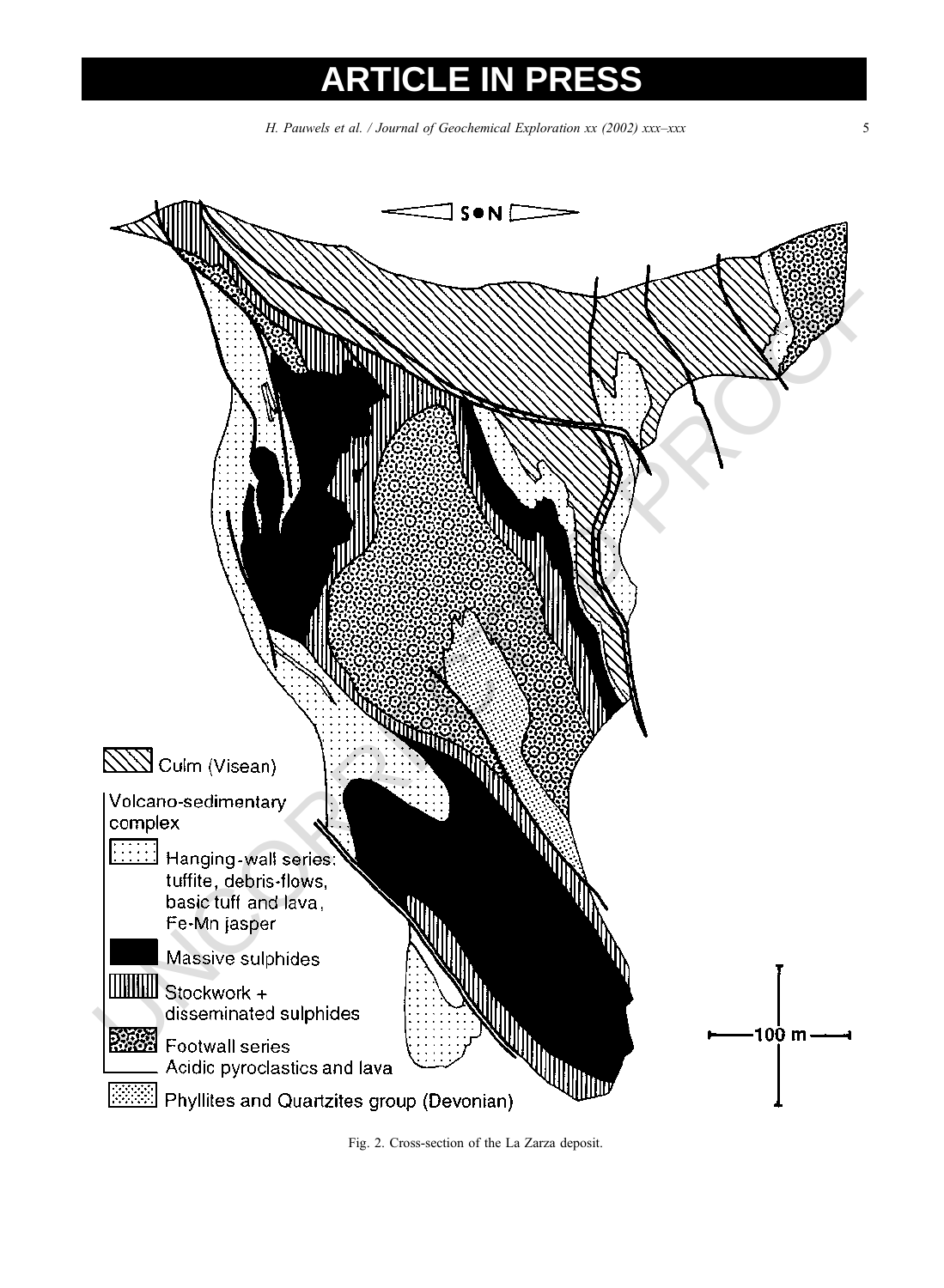

Fig. 3. Simplified geological map of the La Zarza area showing the location of groundwater sampling points. All the plotted exploration boreholes have been sampled.

Pauwels et al. / Journal of Geochemical Exploration xx (2002) xxx-xxx

 $\boldsymbol{H}$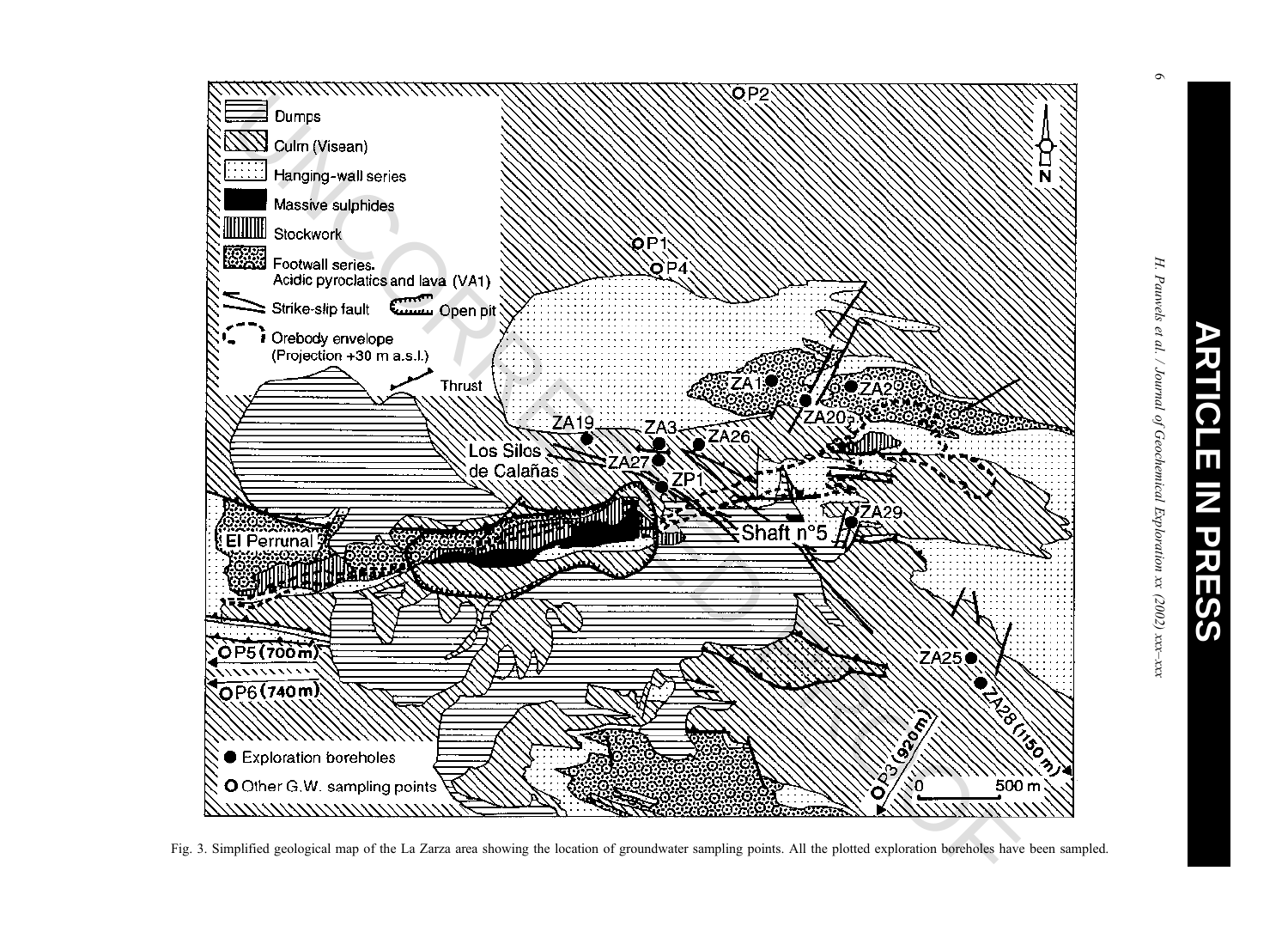218 region. The mine was maintained until January 1996, 219 when pumping was stopped and the underground 220 workings allowed to flood.

 Hydrologically, La Zarza is located in a relatively high topographic area (almost all the exploration borehole collars are between 250 and 280 m a.s.l.) at the junction of three drainage basins. The piezo- metric levels reflect the topography, which (a) sug- gests a predominance of local flow, and (b) indicates that the deposit to be located in an area of hydro-geological recharge.

Compilation of data from the Metallogenic Map 229 of Spain (IGME), aerial photographs, and field 230 campaigns throughout the  $140 \text{ km}^2$  area around La  $231$ Zarza, has revealed the presence of several potential 232 contamination sources, including four stratiform pol- 233 ymetallic sulphide deposits, several small manganese 234 deposits, and gossans. Moreover, mining activities at 235 La Zarza have left both old and recent tailings, 236 ''morrongos'' (calcined sulphides), an old abandoned 237 mine railway, and various shallow exploration shafts 238 and adits. 239



Fig. 4. Cross-section of the Masa Valverde deposit.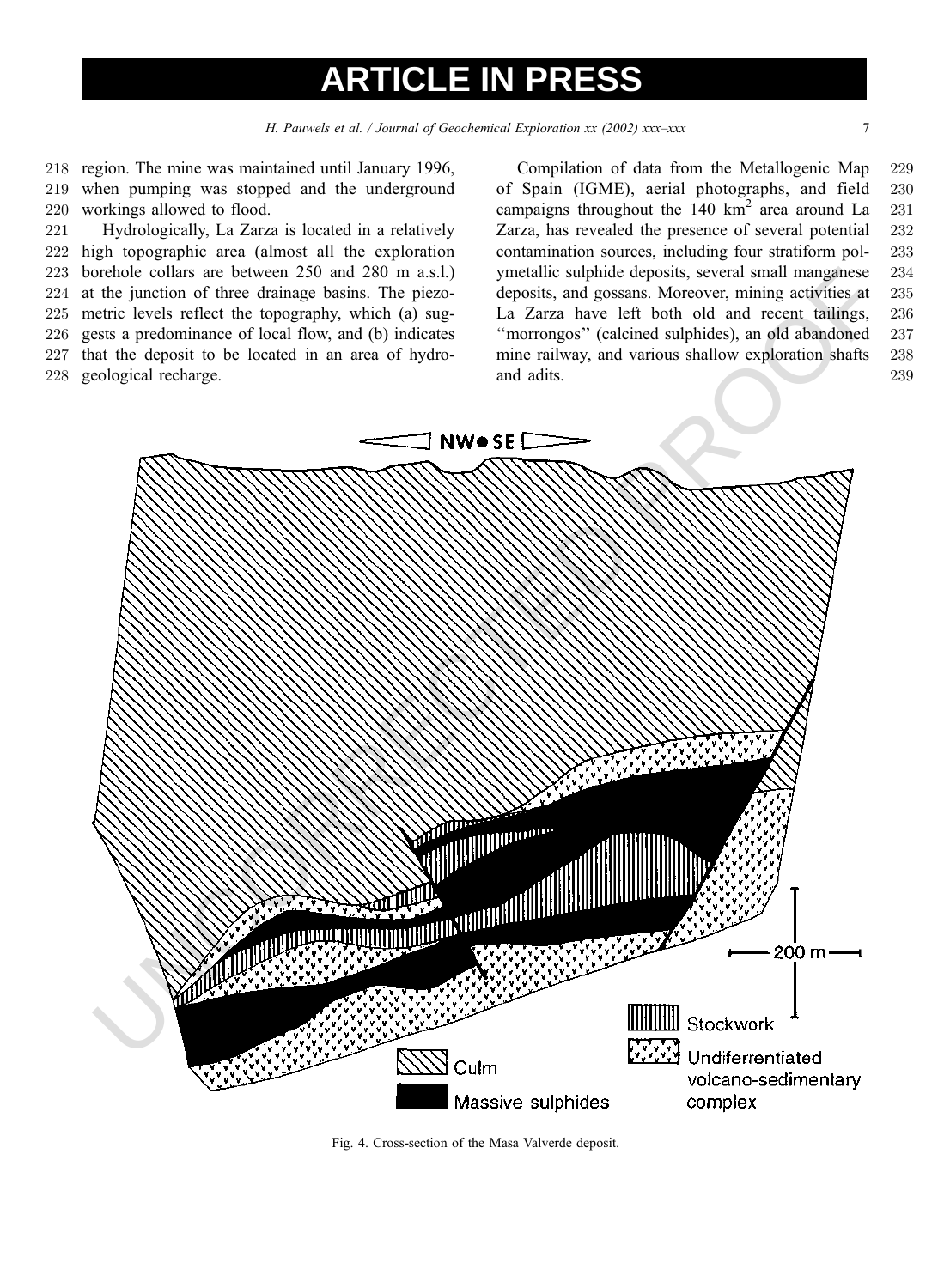

Fig. 5. Location of groundwater sampling points in the Masa Valverde area. All the plotted exploration boreholes have been sampled.

H. Pauwels et al. / Journal of Geochemical Exploration xx (2002) xxx-xxx

 $\infty$  $H.$  Pauwels et al. / Journal of Geochemical Exploration xx (2002) xxx–xxx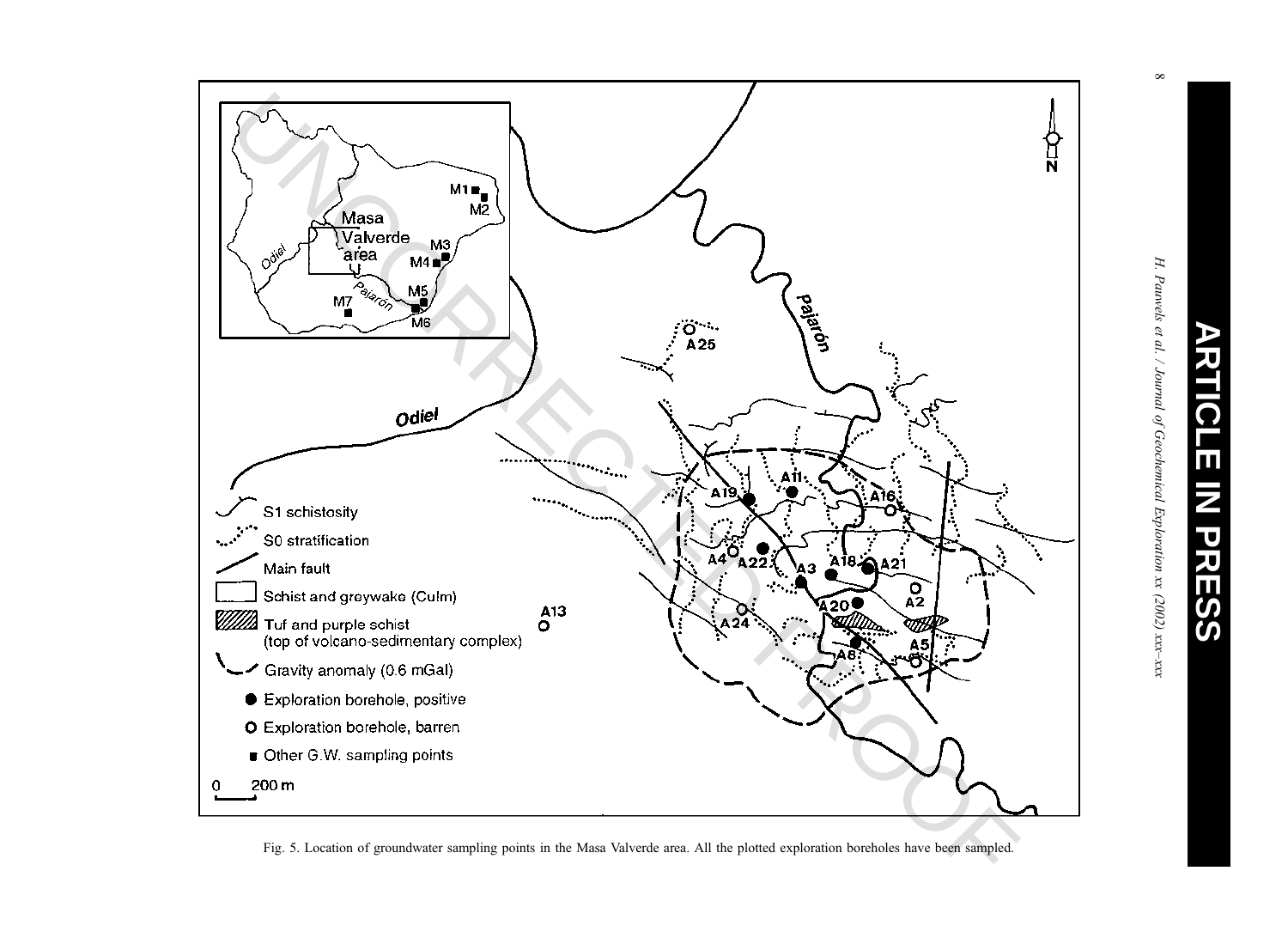## 241 2.3. Masa Valverde

240

 The Masa Valverde deposit, located some 18 km southwest of La Zarza (Fig. 1), is also a blind submarine VMS orebody comprising some 100 Mt of pyrite and base-metal sulphides. It was discovered in 1985 –1986 by drilling a strong gravity anomaly located over Culm metasediments. The ore is hosted by a strongly deformed volcano-sedimentary se- quence of dominant silicic composition and is buried below  $400 - 600$  m of Culm schist and metagrey- wacke. Information on the geology, lithostratigraphy, geometry and ore composition was obtained from 25 boreholes drilled by Empresa Nacional Adaro de Investigationes, Mineras from 1986.

 The regional deformation shows some similarities with La Zarza, although the resulting geometry is different. The deposit structure corresponds to a 500- to 600-m-deep antiformal stack of slabs bearing stock- work and stratiform massive sulphide bodies, with axes plunging to the northwest. The deposit is cut off at the top by a thrust plane below the Culm metasedi- ments, is terminated to the east and southwest by two high-angle faults (Figs. 4 and 5), and is still open to the north and northeast.

 The average composition of the ore is typical of the Zn –Pb –Cu type (Lydon, 1992), i.e. a VMS relatively enriched in Pb-Zn. The close spatial association between the massive sulphides and stockwork feeders indicates that the deposit was probably proximal. Estimated resources at Masa Valverde, which has not yet been mined, are 100 Mt of mainly pyritic 272 ore containing  $0.4\%$  Cu and  $1.5\%$  Pb-Zn, with some enriched zones of complex ore (11 Mt at 5% Zn –Pb and 0.54% Cu) and copper-rich ore (1.3 Mt at 1.91% 275 Cu and  $1.7\%$  Zn-Pb) (Costa and Parilla, 1992).

 Hydrologically, the Masa Valverde deposit is in a 277 relatively low topographic area below the Pajarón River valley and very close to the Odiel River (the exploration borehole collars are between 80 and 160 m a.s.l.). The piezometric levels do not reflect the surface topography—some wells are even artesian— which suggests that the deposit is located in a dis- charge zone as well in an area capturing the deep regional flow. Compilation of data from the Metal- logenic Map of Spain (IGME), aerial photographs, 286 and field campaigns throughout the  $110 \text{ km}^2$  area around Masa Valverde, has revealed several potential contamination sources. These include 20 metalliferous 288 occurrences comprising small surface workings of 289 pyrite and polymetallic (copper-rich) veins, and some 290 manganese deposits. 291

### 3. Sampling and analysis 292

Three sampling surveys (April 1998, June 1998, 293 and February 1999) were carried out to acquire data 294 on the groundwater chemistry around La Zarza and 295 Masa Valverde (Figs. 3 and 5). During the April and 296 June surveys, groundwater samples were collected 297 from exploration boreholes at both deposits, as well 298 as from two springs and three wells. During the 299 February 1999 survey, groundwater samples were 300 collected only from springs and domestic wells. The 301 20 water points sampled in the La Zarza area were 11 302 exploration boreholes, 5 springs and 4 wells, and the 303 25 water points sampled in the Masa Valverde area 304 were 16 exploration boreholes, 7 domestic wells or 305 boreholes, and 2 points in surface watercourses. In 306 general, the springs, domestic wells and domestic 307 boreholes are located farther from the deposits than 308 the exploration boreholes. 309

f pyrin and base-mean simple index.<br>In 1985 samely and analysis<br>1987 pyrin and assongen and backs. It was discovered to team in the simulation of Chin metassimums in the correlation of Chin metassimums in the correlation The groundwater was collected with a small- 310 diameter device that enables samples to be taken at 311 selected depths in exploration boreholes. The device 312 consists of: (1) a 450-m-long Rilsan sampling tube 313 combined with an injection tube, (2) a 40-mm- 314 diameter PVC sampling head equipped with a non- 315 return valve, and (3) a pressurised bottle of neutral 316 gas (nitrogen). Before lowering the sampling head, 317 the tubes are filled with gas at a pressure higher than 318 the hydrostatic pressure at the selected sampling 319 depth so as to prevent premature opening of the 320 valve. Once the head is at the selected depth, the 321 tubes are depressurised to below the hydrostatic 322 pressure whereupon the water to gradually enters 323 the two tubes. The water is then lifted through the 324 sampling tube by injecting gas down the injection 325 tube at a pressure below the sampling depth hydro- 326 static pressure. A succession of several pressurisa- 327 tion – depressurisation cycles allows the device to be 328 rinsed before each sampling and also facilitates 329 collection of the volume required for the planned 330 analysis. An experiment performed by circulating 331 distilled water through the full 450-m-length of the 332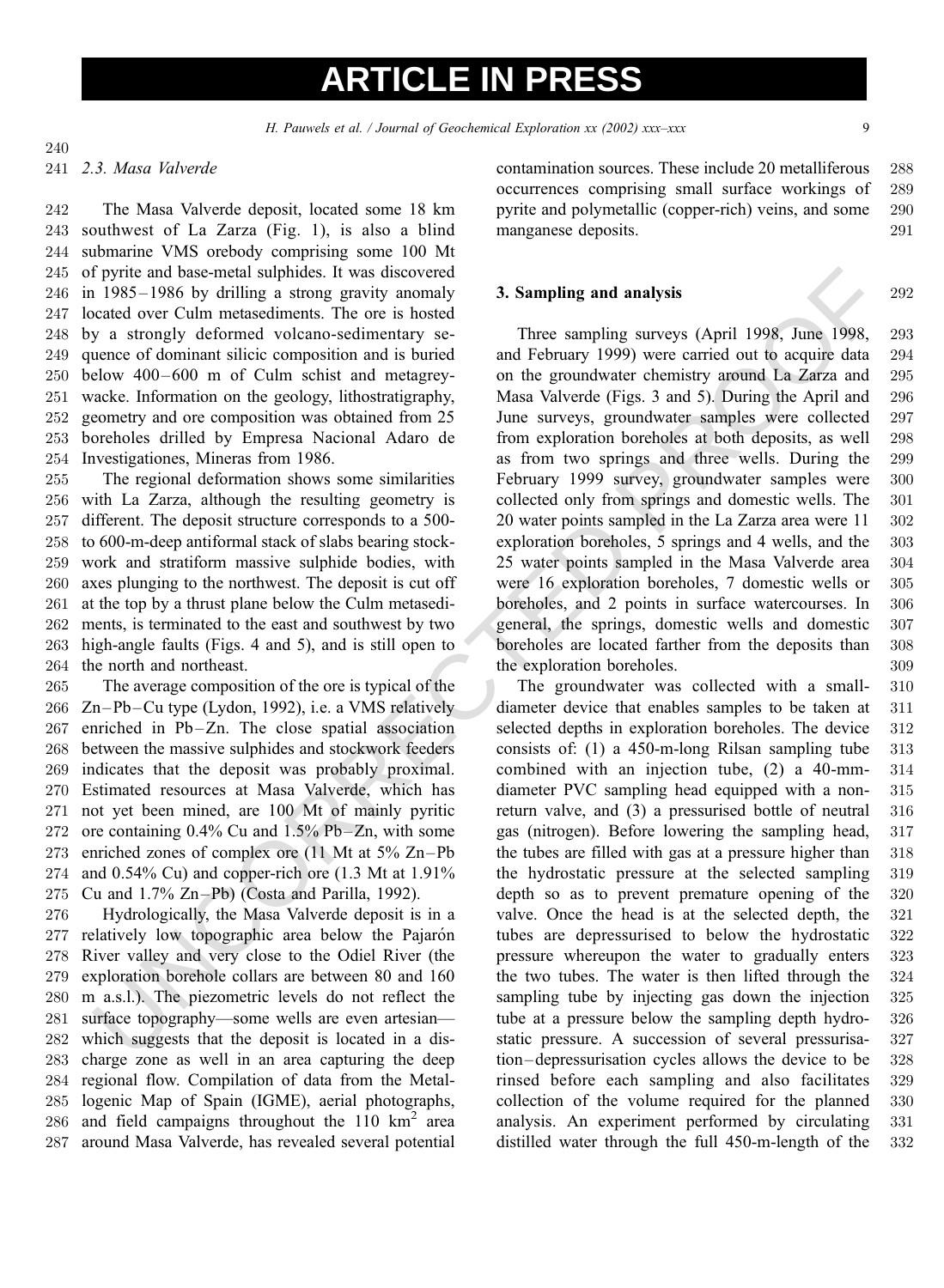10 H. Pauwels et al. / Journal of Geochemical Exploration xx (2002) xxx–xxx

333 device demonstrated the absence of significant met-334 allic contamination in the water.

 All the groundwater samples were filtered at 0.45 336 µm and stored either without additives for anion and silica determinations, or acidified to pH 2 with ultra- pure  $HNO<sub>3</sub>$  for major cation and trace-element deter- minations. Temperature, pH, Eh, and conductivity were determined on site using Mettler instruments and an Orion pH electrode with automatic temper- ature compensation. In addition, 12 profiles of these physico-chemical parameters were run in situ in exploration boreholes using a submersible Idronaut Ocean Seven 302 multiparameter probe. Total alka- linity was also measured on site by titration with HCl, and the equivalent point determined according 348 to Gran (1952). The presence of  $H_2S$  in the samples was tested by adding a few drops of Cd acetate and, if a precipitate appeared, determining its concentra-351 tion by titration with  $HgCl<sub>2</sub>$ .

 Major cation (Na, K, Ca and Mg) concentrations were determined by capillary electrophoresis (CIA Waters) with precision ranging from 5% for concen-355 trations over 2 mg  $1^{-1}$  to 10% for concentrations 356 between 0.5 and 2 mg  $1^{-1}$ . Anion (Cl, SO<sub>4</sub> and NO<sub>3</sub>) concentrations were determined by HPLC (Dionex) with a precision better than 5%. Iron and silica concentrations were determined colorimetrically with a precision of 5%. Total metal concentrations were measured by ICP-MS with detection limits of 0.004  $362 \mu g l^{-1}$  for Sb, 0.01  $\mu g l^{-1}$  for Co and Mo, 0.03  $\mu g$  $1^{-1}$  for Cu and Cd, 0.05  $\mu$ g l<sup>-1</sup> for Pb and Mn, 0.07  $\mu$ g l<sup>-1</sup> for As, 0.2  $\mu$ g l<sup>-1</sup> for Al, and 0.3  $\mu$ g l<sup>-1</sup> for Ni. The analytical precision was 5% for Cd, Pb and Sb, and 10% for other metals.

 Voltammetric measurements of Cu, Pb, Zn, Cd and Mn trace elements were also performed with the Voltammetric In situ Profiling (VIP) System as described by Tercier-Waeber et al. (1998a). Briefly, the VIP System consists of a submersible voltammet- ric probe, an Idronaut Ocean Seven 302 multipara- meter submersible probe (optional and not used for this project), a calibration deck unit, a surface deck unit and an IBM-compatible PC. The voltammetric probe can be used for in situ measurements down to a depth of 500 m, with data being transferred by tele- metry. The standard design of the VIP voltammetric probe was modified for our specific application; specifically, the Delrin housing was replaced by a

re HNO, for major caries and trace-clearent deter-<br>- this project). It is may can deresting and reference electodes, in a pressure-comprissing<br>d and Orion pH electrode with automatic fluorent and convelibred and reference titanium housing, the diameter was reduced from 100 381 to 75 mm, and pressure and temperature sensors were 382 incorporated in the probe. The heart of the probe is an 383 Agarose Membrane-covered mercury-plated Ir-based 384 microelectrode used either singly or in array (as for 385 this project). It is integrated, together with an auxiliary 386 and reference electrodes, in a pressure-compensated 387 flow-through cell. These sensors present important 388 advantages for in situ trace-metal measurements in 389 natural waters (Belmont-Hébert et al., 1998; Tercier- 390 Waeber et al., 1998b). In particular, the voltammetric 391 signals measured at micro-sized electrodes are directly 392 proportional to the concentration of the mobile frac- 393 tion of trace metals (defined as free metal ions and 394 small labile complexes with sizes less than a few 395 nanometers). In addition, organic and inorganic col- 396 loidal and particulate materials are efficiently ex- 397 cluded from the agarose gel and do not interfere 398 with the voltammetric measurements (i.e., fouling 399 problem is avoided). The first point is important 400 because the trace-element mobile fraction is the frac- 401 tion that is most easily bioavailable, and thus is the 402 fraction required for ecotoxicological assessment. 403 Moreover, due to sample degradation, plus the risk 404 of contamination during sample storage and separa- 405 tion procedures, etc., the mobile fraction is difficult to 406 measure without analytical artefact when using clas- 407 sical techniques; it thus requires direct in situ meas- 408 urement. Management software allows the user to 409 control and configure the voltammetric probe operat- 410 ing parameters and functions, such as electrochemical 411 parameters, data acquisition, calibration and mainte- 412 nance operations. 413

During the April 1998 sampling survey, eight 414 water samples were collected from four boreholes. 415 After filtration, the samples were stored at a temper- 416 ature of less than  $+4$  °C without any additives and 417 sent to the University of Geneva for laboratory vol- 418 tammetric analyses using the VIP System; this being 419 the first attempt to measure metal concentrations in 420 groundwater with the VIP, it was necessary to ensure 421 that a signal would be obtained. During the June 422 1998 sampling survey, voltammetric measurements 423 were performed in the field. With three holes the 424 VIP probe was lowered directly into the holes and 425 the measurements made in situ. For two other holes, 426 where the 56-mm internal diameter was too small for 427 the probe, the input of the VIP voltammetric flow- 428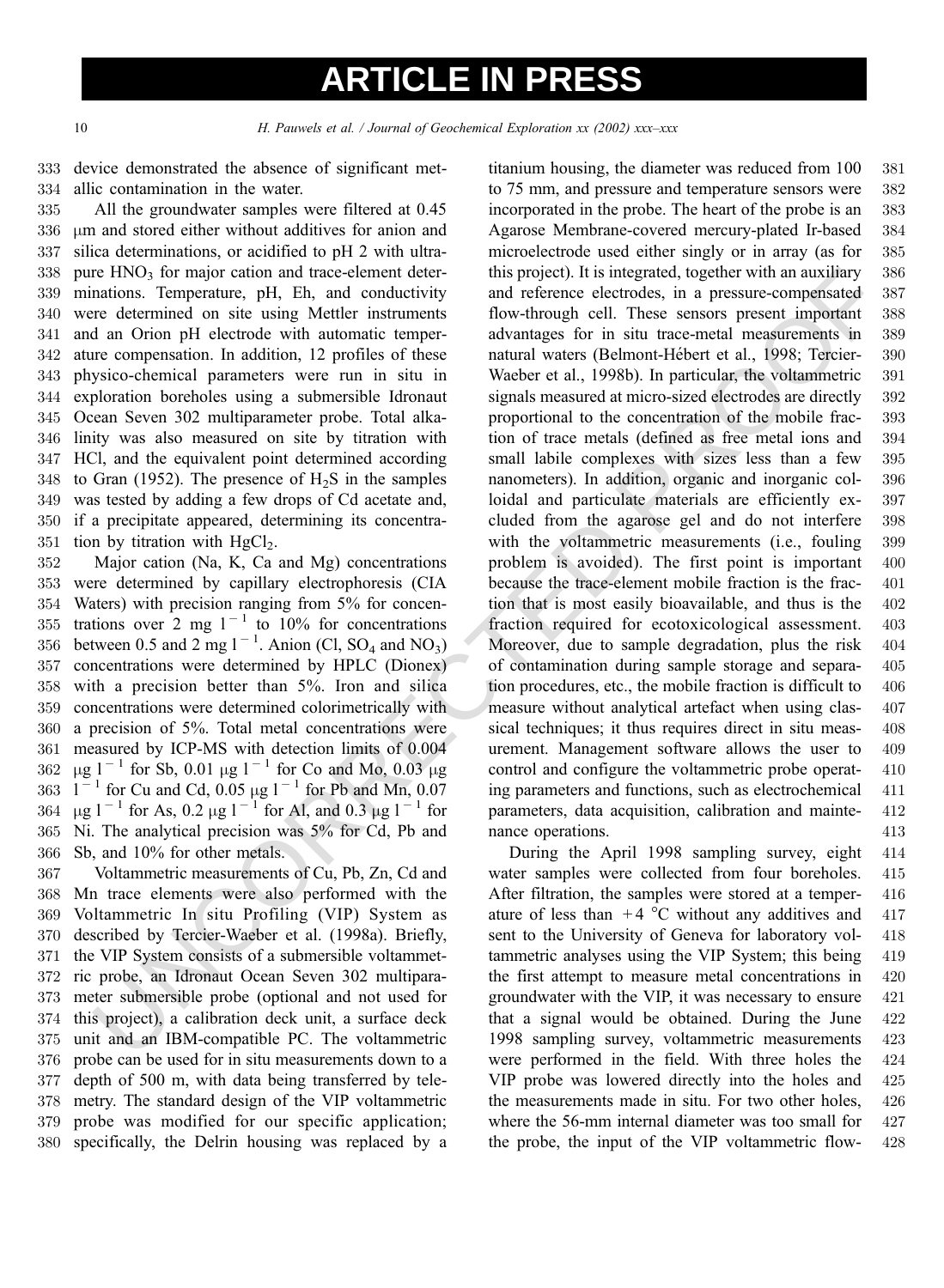through cell was connected to the outlet of the water sampling device, and measurement occurred merely a few minutes after the groundwater had circulated from the sampler to the probe without any contact with the atmosphere—five samples were analysed in this way. The detection limits with the VIP System 435 were 5, 10, 15, and 25 ng  $1^{-1}$  for Cd, Pb, Cu and 436 Zn, respectively, and 50  $\mu$ g l<sup>-1</sup> for Mn.

## 437 4. Results

438

439 4.1. Physico-chemical parameters and major-element

440 concentrations in groundwater at the La Zarza and 441 Masa Valverde deposits

 Groundwater at the La Zarza and Masa Valverde deposits displayed wide variations in composition, both with depth and between different boreholes. This is demonstrated in Fig. 6, where the physico-chemical parameter profiles show very strong variations that are 446 consistent with water – rock interactions in a fracture- 447 dominated flow system. In the case of La Zarza, the 448 data is also consistent with modified water-rock 449 interactions due to the presence of cavities related to 450 previous mining. Variations in the major-element 451 concentrations were also observed as a function of 452 depth and, more significantly, between boreholes. For 453 example, Cl concentration in the La Zarza ground- 454 water varies laterally between 10 and 155 mg  $1^{-1}$ , 455 whereas variability with depth accounts for less than 456  $10 \text{ mg } 1^{-1}$ .  $457$ 

The physico-chemical parameters indicate impor- 458 tant differences between the groundwater at the two 459 deposits. The La Zarza groundwater, with Eh bet- 460 ween  $-30$  and  $+400$  mV (one point of  $+600$  mV  $461$ was even measured), is oxidizing whereas the Masa 462 Valverde groundwater, with Eh between  $-285$  and  $463$  $-230$  mV, is highly reducing. The groundwater pH  $464$ also shows differences between the two deposits; the 465



Fig. 6. Selected pH and electrical conductivity profiles obtained in exploration boreholes with the Idronaut Ocean Seven 302 probe. Examples from boreholes ZA1 (La Zarza) and A22 (Masa Valverde).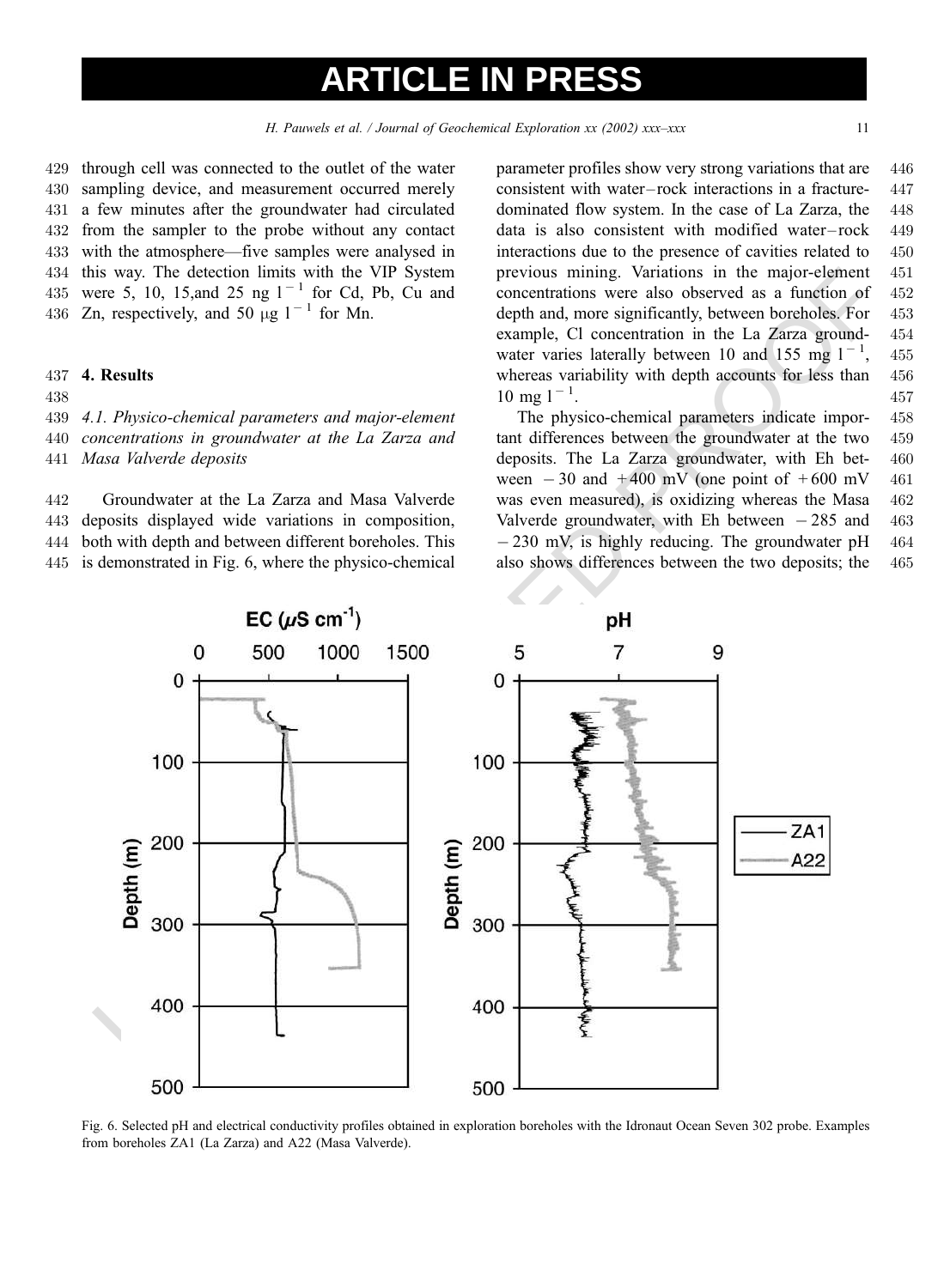La Zarza groundwater, with a pH between 6.38 and 7.95 (average 6.82) apart from one point at pH 3.28, is more acid than the Masa Valverde groundwater, with a pH ranging between 6.45 and 8.46 (average 470 7.71).

Although groundwater conditivity is similar at the calculation,<br>
altowing from the large and the same in a state of the same of the same of the same of the same is the same in the same in the same in the same is the same Although groundwater conductivity is similar at the two deposits, with variations between 530 and 473 1200  $\mu$ S cm<sup>-1</sup> (average 735  $\mu$ S cm<sup>-1</sup>) at La Zarza 474 and between 125 and 1125  $\mu$ S cm<sup>-1</sup> (average 678  $\mu$ S 475 cm<sup> $-1$ </sup>) at Masa Valverde, one finds differences in the major cation and anion contents. The Masa Valverde groundwater is bicarbonate dominated, with higher 478 Na-K and lower Ca-Mg than the La Zarza ground- water (Fig. 7a and b). The relative proportion of cations is more variable at Masa Valverde than at La Zarza, whereas the relative proportion of anions is more variable at La Zarza than at Masa Valverde. This variation is related mainly to sulphate concentrations. The Masa Valverde groundwater, despite the sulphidic nature of the ore, shows low sulphate concentrations (some samples were even below the detection limit of 487 0.1 mg  $1^{-1}$ ), as opposed to the La Zarza groundwater, which contains significant sulphate concentrations.

489 As regards  $H_2S$  concentration in the groundwater, this was determined in two boreholes at the La Zarza 491 deposit—0.5 to 1.3 mg  $1^{-1}$  in ZA2, and traces too low for analysis in ZA28—but was below the detec- tion limit in all groundwater samples from the Masa Valverde deposit.

495

## 496 4.2. Waters sampled away from the main ore zones

 Groundwater sampled from springs and domestic wells away from the deposits yielded pH values between 6.4 and 7.9 and Eh values in the range of  $500 + 200 - 360$  mV. These values are closer to those of the La Zarza groundwater than the Masa Valverde groundwater. Similarly, the relative major cation and anion concentration patterns in the spring and well groundwater are similar to those of the La Zarza groundwater, with sulphate concentrations between 506 15 and 500 mg  $1^{-1}$  and a relative proportion of alkali earth elements (Ca-Mg) higher than the alkaline ions (Na–K). A water sample taken from the Odiel River, just below its confluence with the Pajaron River, yielded a very low pH and high dissolved-element concentrations (Table 1), which agrees with other measurements performed in this stream (Nelson and

Lamothe, 1993; Elbaz-Poulichet and Dupuy, 1999). 513 Such extremely acid and metal-rich water, which is 514 also reported from other streams in the area such as 515 the Rio Tinto (Elbaz-Poulichet and Leblanc, 1969), 516 results from intensive pollution due to sulphide-min- 517 eral oxidation. 518

### 4.3. Metal concentrations in the groundwater 520

Most of the samples analysed by ICP-MS showed 521 detectable total-metal concentrations that varied both 522 with depth and laterally between boreholes. The mea- 523 sured concentrations for all the metals ranged through 524 more than two orders of magnitude and, for any given 525 borehole, the variability of some metal concentrations 526 was as high as a single order of magnitude (e.g., As 527) and Ni in La Zarza borehole ZA3 ranged from 2 to 25 528 mg  $1^{-2}$  and from 2 to 11  $\mu$ g  $1^{-1}$ , respectively). 529

 $t_1$  T<sup>-2</sup> and from 2 to 11  $\mu$ g 1<sup>-1</sup>, respectively). 529<br>The concentration range for  $\sum (Zn + Cu + Pb + Cd)$  530  $+ As + Ni + Co$ ) was found to be of a same order of 531 magnitude for all the groundwater, whether at La 532 Zarza or at Masa Valverde, or away from the de- 533 posits (Fig. 8). A similar situation was also observed 534 for the individual metals—the groundwater concen- 535 tration range of each metal was similar regardless of 536 the provenance of the groundwater. Thus, it was 537 impossible, on the basis of a particular metal, to 538 distinguish groundwater from the vicinity of a specific 539 deposit from groundwater of another deposit or even 540 from groundwater distant from a deposit (Fig. 9).  $541$ 

Comparison between total metal concentration in 542 the La Zarza groundwater and the mean composition 543 of the La Zarza ore (Fig. 9) shows clearly that, for all 544 metals except Ni, the measured groundwater concen- 545 trations are below those to be expected from stoichio- 546 metric dissolution. In other words, the groundwater 547 metal concentrations are lower than expected from 548 sulphates if one assumes that all sulphide minerals are 549 oxidized at the same rate and with no subsequent 550 precipitation. A major exception at La Zarza is the 551 groundwater from borehole ZA20, which is charac- 552 terised by a low pH. 553

## 4.4. Comparison of the VIP and ICP-MS results 555

Comparison between the metal concentrations 556 determined with the VIP System and those determined 557 by ICP-MS was possible for 15 of the groundwater 558

519

554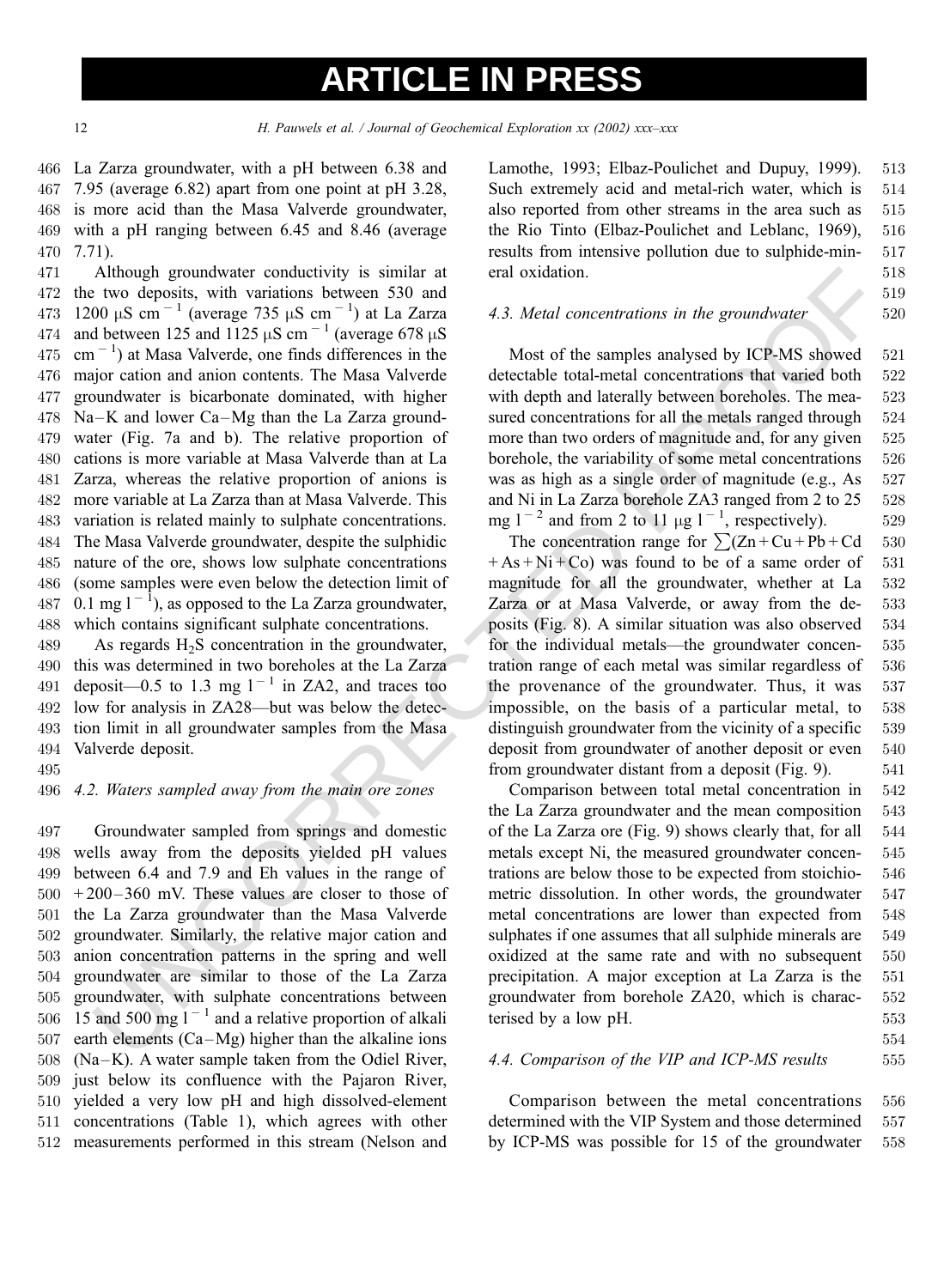H. Pauwels et al. / Journal of Geochemical Exploration xx (2002) xxx-xxx 13



Fig. 7. Relative proportions of (A) Cl,  $H_2CO_3 + HCO_3$  (?CO<sub>2</sub>), SO<sub>4</sub>, and (B) Na + K, Ca and Mg in groundwater at the La Zarza and Masa Valverde deposits.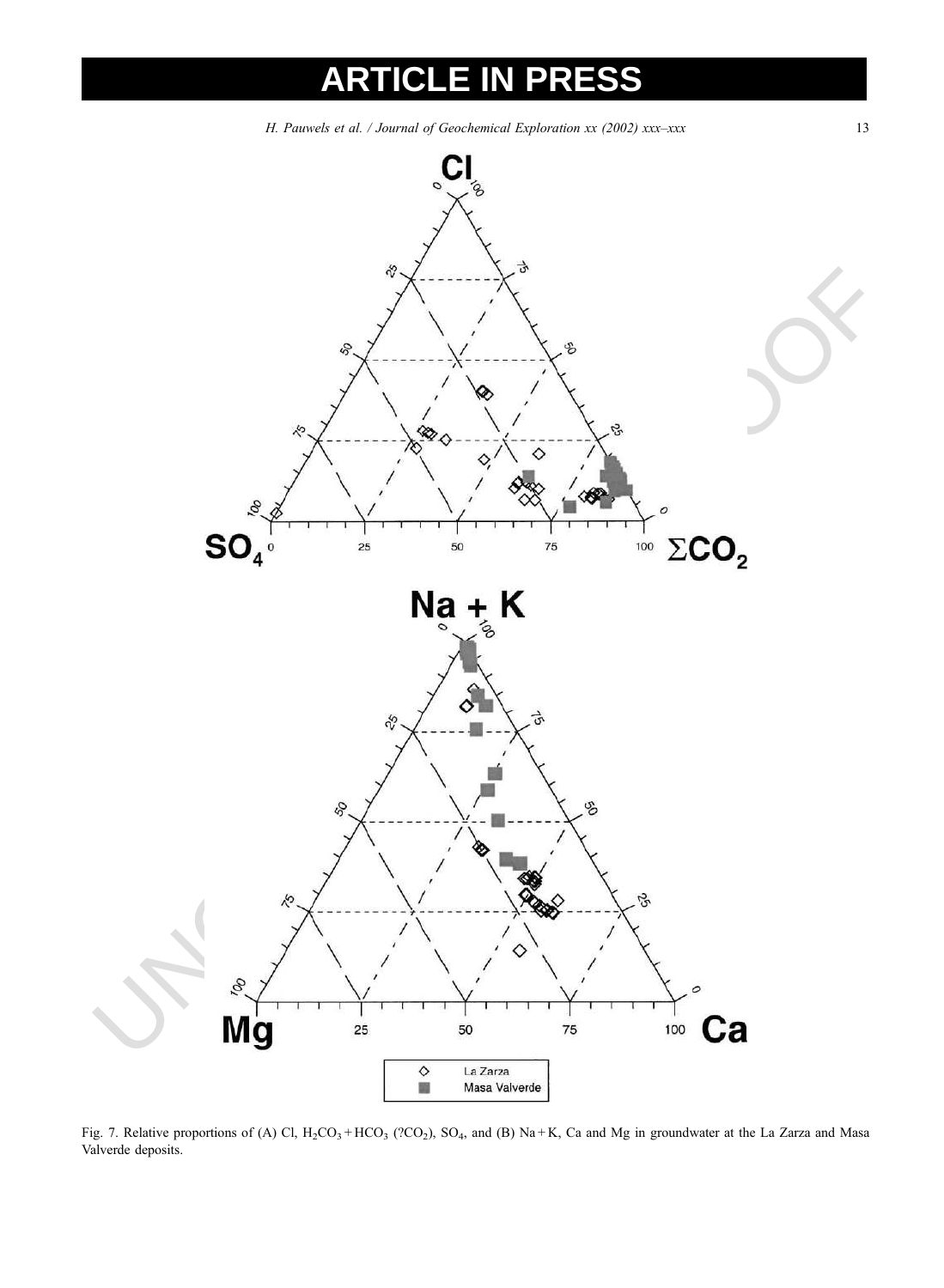#### t1.1 Table 1

| t1.3                     | Hole                                         | La Zarza        |              |                |                |             |              |              |               |             |                |              |           |             | Masa Valverde |                 |             |             |             |                  |                             |                           |
|--------------------------|----------------------------------------------|-----------------|--------------|----------------|----------------|-------------|--------------|--------------|---------------|-------------|----------------|--------------|-----------|-------------|---------------|-----------------|-------------|-------------|-------------|------------------|-----------------------------|---------------------------|
| t1.4                     |                                              | ZA <sub>2</sub> |              |                |                |             | ZA3          |              |               |             |                | ZA20 ZA26 P4 |           | P6          | A4            | A8              | A13         | A18         | A19         | A25              | M <sub>5</sub>              | Odiel<br>River            |
| t1.5                     | Depth $(m)$                                  | 61.5            | 190          | 286            | 324            | 368         | 200          | 245          | 270           | 430         | 40             | 65           |           |             | 140           | 111             | 140         | 140         | 140         | 140              |                             |                           |
| t1.6                     | pH                                           | 7.21            | 6.95         | 6.96           | 6.99           | 6.97        | 6.59         | 6.61         | 6.62          | 6.62        | 3.28           | 6.79         | $\tau$    | 6.94        | 8.35          | 6.45            | 7.09        | 8.26        | 7.99        | 8.06             | 6.9                         | 3                         |
| t1.7                     | $Eh$ (mV)<br>EC ( $\mu$ S cm <sup>-1</sup> ) | $-32$           | $-38$        | $-36$          | $-74$          | 86          | 259          | 363          | 416           | 180         | 602            | 298          | na        | 367         | $-280$        | $-228$          | $-245$      | $-278$      | $-265$      | $-275$           |                             |                           |
| t1.8<br>t1.9             | Alk (meq $1^{-1}$ )                          | 599<br>5.72     | 545<br>5.8   | 541<br>5.84    | 614<br>5.45    | 607<br>5.37 | 1005<br>2.05 | 1008<br>2.23 | 1000<br>2.38  | 978<br>3.06 | 721<br>nd      | 1188<br>2.94 | na<br>na  | 1180<br>na  | 727<br>7.99   | 124<br>0.71     | 484<br>5.34 | 967<br>7.53 | 922<br>7.49 | 1125<br>9.1      | na<br>na                    | na<br>$\operatorname{na}$ |
|                          | t1.10 Na (mg $1^{-1}$ )                      | 29.5            | 27.9         | 27.8           | 30.3           | 29.1        | 57.2         | 57.1         | 57.7          | 57.8        | 9.5            | 86.9         | 47.6      | 61.7        | 68.4          | 16.4            | 91.3        | 269         | 230         | 302              | 42.4                        | 21.7                      |
| t1.11 K                  |                                              | 4.3             | 4.8          | 5              | 4.7            | 4.2         | 1.3          | 1.2          | $1.2^{\circ}$ | nd          | 1.2            | 1.6          | nd        | 7.1         | 1.4           | 1.1             | 13.5        | 2.7         | 2.3         | 3.2              | 2.3                         | 3.2                       |
| $t1.12$ Ca               |                                              | 74.1            | 73.4         | 72.8           | 81.9           | 79.1        | 97.3         | 97.5         | 98.6          | 117.2       | 41.9           | 123          | 75.8      | 157         | 71            | $7\overline{ }$ | 20.5        | 6.6         | 11.5        | 3.8              | 126                         | 144                       |
| $t1.13$ Mg               |                                              | 25.6            | 23.2         | 22.6           | 23.7           | 22.4        | 40.9         | 40.6         | 40.5          | 40.6        | 22.4           | 46.9         | 30        | 68.2        | 36            | 3.1             | 13.1        | 2.7         | 4.7         | 1.2              | 63.8                        | 124                       |
| $t1.14 \text{ Cl}$       |                                              | 22.4            | 31.5         | 30.7           | 34.1           | 33.7        | 133          | 133          | 135           | 139         | 9 <sup>1</sup> | 149          | 73.9      | 59.6        | 32.7          | 9.8             | 34.8        | 102         | 92.2        | 126              | 26                          | 23                        |
| $t1.15$ SO <sub>4</sub>  |                                              | 53.8            | 46.3         | 45.1           | 32.8           | 29.2        | 214          | 213          | 217           | 223         | 318            | 327          | 116       | 480.2       | 41.4          | 16.9            | nd          | nd          | nd          | nd               | 559                         | 1320                      |
| $t1.16$ H <sub>2</sub> S |                                              | 1.34            | 0.82         | 0.54           | 0.54           | 0.54        | nd           | nd           | nd            | nd          | nd             | nd           | nd        | nd          | nd            | nd              | nd          | nd          | nd          | nd               | nd                          | nd                        |
| $t1.17$ Si<br>t1.18 Fe   |                                              | 12.2<br>nd      | 11.8<br>0.04 | 11.7<br>nd     | 12.6<br>nd     | 12<br>0.05  | 8.9<br>0.05  | 8.8<br>0.12  | 8.7<br>nd     | 8.6<br>1.73 | 13.4<br>30.6   | 8.9<br>0.29  | na        | 9.2<br>0.13 | 9.8<br>0.1    | 5.6<br>1.6      | 5.4<br>3.68 | 7.6<br>0.01 | 7.8<br>0.32 | 8.6<br>0.11      | na                          | na                        |
|                          | t1.19 Mn ( $\mu$ g 1 <sup>-1</sup> )         | 1017            | 973          | 950            | 905            | 891         | 2571         | 2436         | 2377          | 2442        | 3094           | 3500         | na<br>830 | 20.8        | 279           | 270             | 587         | 9.1         | 114         | 18.9             | $\operatorname{na}$<br>1705 | na<br>0.53                |
| $t1.20$ Cu               |                                              | 0.2             | 0.3          | 0.3            | 0.01           | 0.01        | 1.7          | 1.6          | 2.2           | 0.01        | 1710           | 2.3          | 0.95      | 11          | 0.3           | 0.16            | 0.1         | 0.4         | 0.1         | 0.3              | 3.28                        | 8886                      |
| $t1.21$ Zn               |                                              | 3               | 1.4          | 0.9            | 6.1            | 1.7         | 45.3         | 40           | 57.9          | 20.3        | 2313           | 28.1         | 2.8       | 18.3        | 12            | 5.88            | 8           | 4           | 2.3         | 5.3              | 11.7                        | 21618                     |
| $t1.22$ Cd               |                                              | 0.04            | 0.001        | $\mathbf{0}$   | 0.04           | 0.001       | 0.29         | 1.2          | 0.69          | 0.03        | 10.1           | 0.17         | nd        | 0.093       | nd            | 0.05            | nd          | nd          | nd          | 0.05             | 0.005                       | 102                       |
| $t1.23$ Pb               |                                              | 0.25            | 0.27         | 0.22           | 0.19           | 0.1         | 0.29         | 0.45         | 0.26          | 0.14        | 454            | 0.22         | nd        | 0.16        | 0.14          | 0.42            | 0.29        | 2           | 0.29        | 1.5              | 0.13                        | 156                       |
| $t1.24$ Co               |                                              | 0.3             | 0.27         | 0.31           | 0.32           | 0.26        | 7.6          | 7.5          | 7.8           | 0.6         | 34.8           | 3.9          | 2.62      | 0.14        | 0.84          | 0.99            | 0.31        | 0.03        | 0.16        | 0.06             | 0.74                        | 533                       |
| $t1.25$ Ni               |                                              | 2.1             | 1.9          | $\overline{2}$ | $\overline{c}$ | 1.6         | 10.9         | 10.6         | 9.8           | 2.1         | 22.8           | 6.6          | 6.49      | 1.6         | $2^{\circ}$   | $\overline{4}$  | 1.7         | 0.2         | 0.4         | 0.4              | 4.3                         | 268                       |
| $t1.26$ As               |                                              | 11              | 8.5          | 8.2            | 18             | 11.9        | 2.5          | 2.2          | 2             | 25.4        | 7.2            | na           | 1.02      | na          | 0.27          | na              | 0.4         | 1.7         | 1.1         | 0.86             | 1.49                        | 7.96                      |
| t1.27<br>t1.28           | Mo<br>Sb                                     | 0.69<br>0.12    | na           | na             | na             | na          | na           | na           | na            | na          | na             | na           | na        | na          | na            | 0.29<br>0.06    | na          | na          | na          | na               | na                          | na                        |
| t1.29                    | n.d.: not detected; n.a.: not analysed.      |                 | na           | na             | na             | na          | na           | na           | na            | na          | na             | na           | na        | na          | na            |                 | na          | na          | na          | na<br><b>POR</b> | na                          | na                        |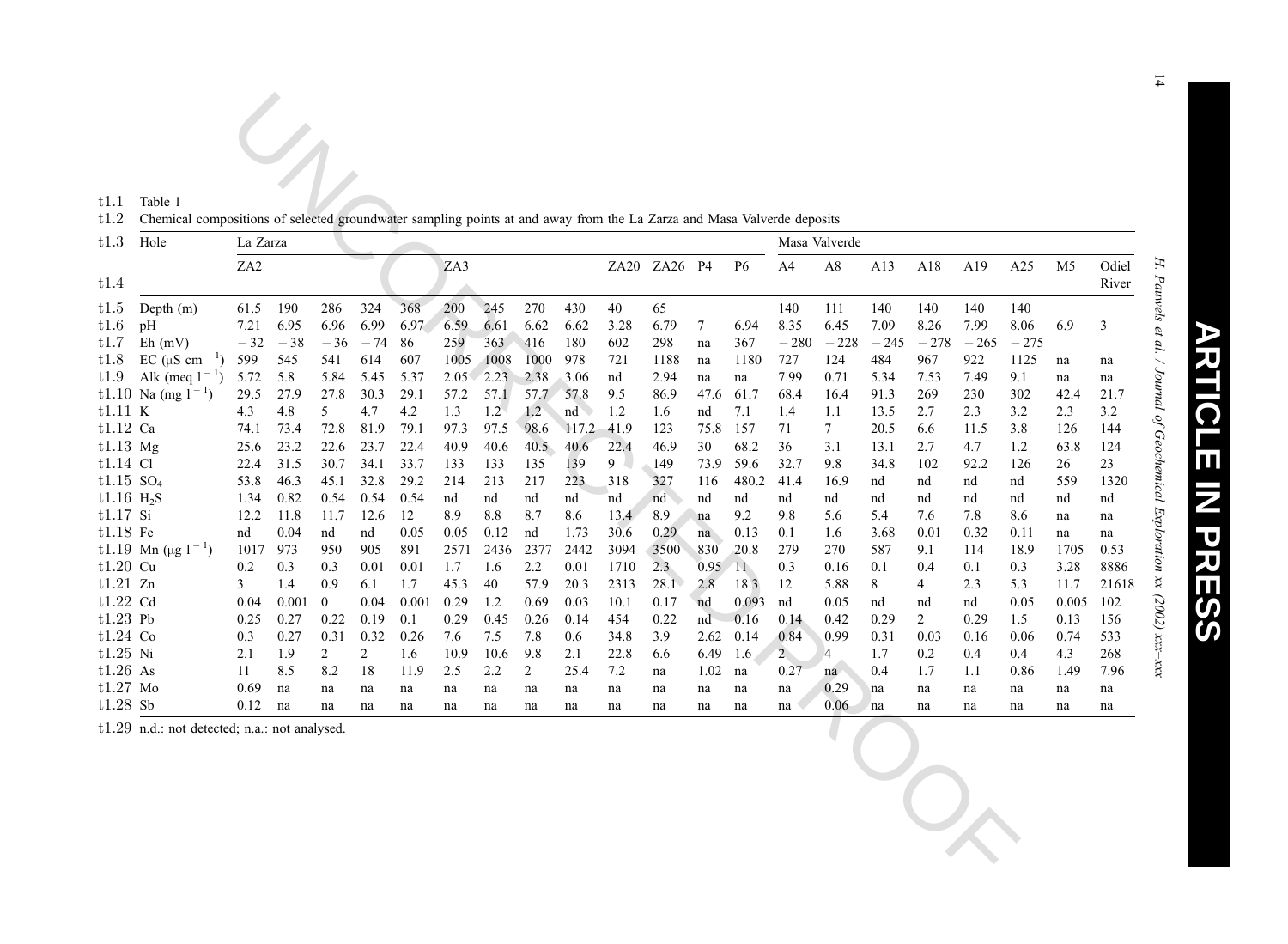

Fig. 8. The  $\sum (Zn + Cu + Pb + Cd + As + Ni + Co)$  versus SO<sub>4</sub> concentration in groundwater at the La Zarza and Masa Valverde deposits.

559 samples (Fig. 10)—13 samples for Cu, Pb, Zn and Cd 560 (one of these also for Mn) from the La Zarza deposit,

561 and 2 samples for Mn at the Masa Valverde deposit.

562 Copper was detected by the VIP System in two of 563 the samples, but at concentrations representing only

564 5.8% and 6.1% of the values determined by ICP-MS.

The VIP System detection limit for Cu being 15 ng 565  $1^{-1}$ , it can be estimated that the mobile fractions of 566 Cu for the other samples were less than  $3\%$  of the Cu 567 total concentrations determined by ICP-MS. 568

Zinc was detected by the VIP System in all samples 569 except two from La Zarza borehole ZA28. The con- 570 centrations of the mobile Zn species represented 0.5– 571 21% (average 7.9%) of the total Zn concentrations 572 determined by ICP-MS. The lack of detectable Zn in 573 borehole ZA28 samples indicates that the amount of 574 the mobile Zn species at this site was less than  $0.5\%$  575 of the total Zn concentrations determined by ICP-MS. 576

Cadmium, when detected by the VIP System, 577 represented  $7.5-27\%$  (average 14%) of the total Cd 578 concentrations determined by ICP-MS. When no 579 mobile Cd species was detected, it accounted for less 580 than  $1\%$  of that determined by ICP-MS.  $581$ 

Lead was detected in all samples by the VIP 582 System, with the concentrations of the mobile Pb 583 species representing  $8-100\%$  (average 67%) of the 584 total Pb concentration measured by ICP-MS. 585



Fig. 9. (Metal, SO4) diagrams: (A) Zn, (B) Pb, (C) Co, (D) Cu, (E) (Cd, (F) Ni. Lines on each diagram represent stoichiometric dissolution of the La Zarza ore calculated from the bulk sulphides composition (S: 30.14%; Zn: 1.15%; Cu: 0.73%; Pb: 0.54%; Cd: 55 ppm; Co: 60 ppm; Ni: 20 ppm).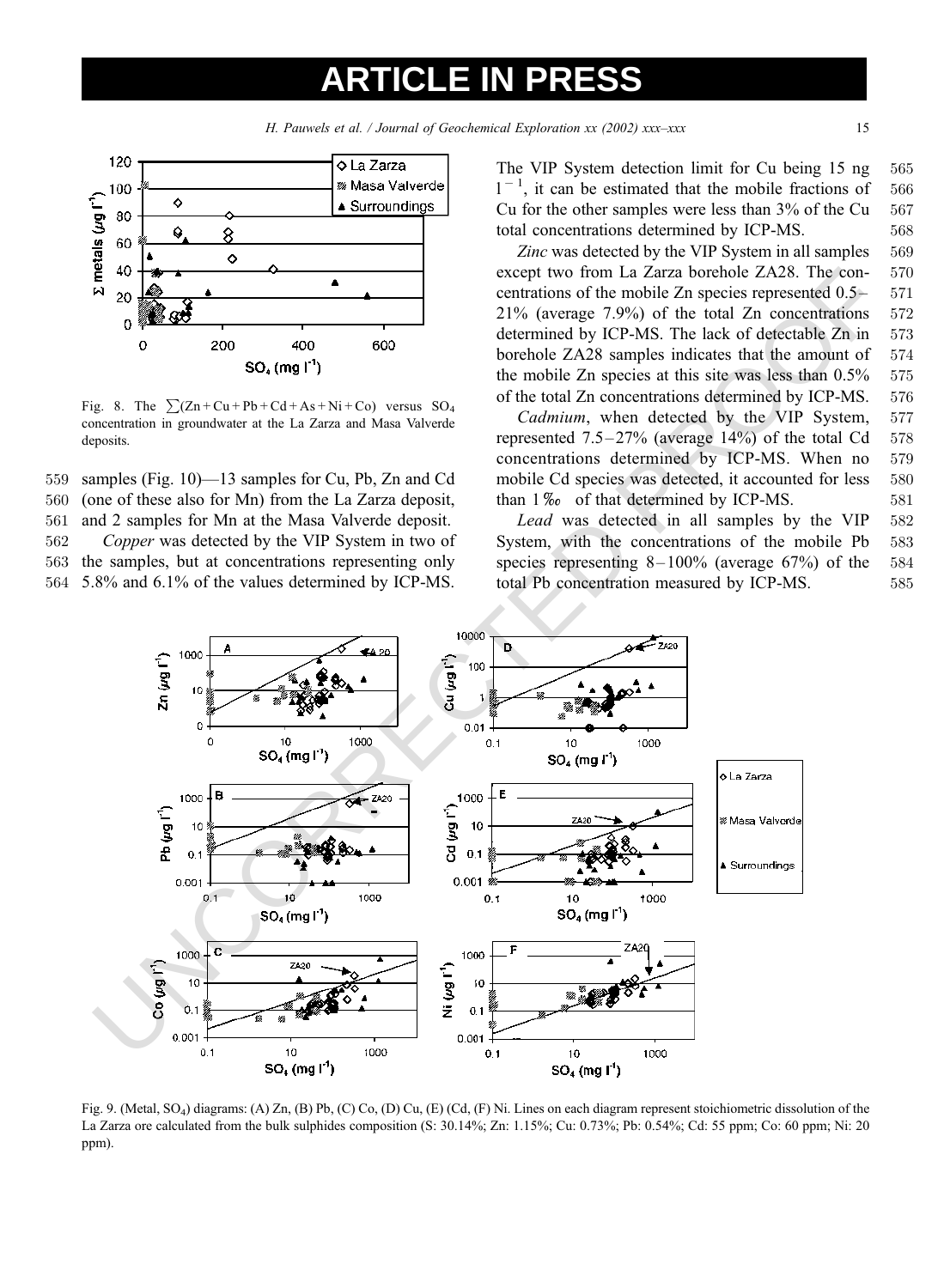16 H. Pauwels et al. / Journal of Geochemical Exploration xx (2002) xxx–xxx



Fig. 10. VIP System versus ICP-MS determinations for Cu, Zn, Cd and Pb concentrations in groundwater at the La Zarza deposit.

 Manganese data is limited to only three samples (one from La Zarza and two from Masa Valverde) analysed by both the VIP System and ICP-MS. The mobile Mn concentrations determined by the VIP Sys- tem represented 100% (La Zarza) and 64% (Masa Val- verde) of the total Mn concentration determined by 592 ICP-MS.

 These percentages provide interesting information regarding the nature of the metals in the groundwater. They clearly indicate that the Cu, Cd and Zn mobile fractions (free ions and small labile complexes of < 4 nm, including inorganic complexes such as hydrox- ides, chlorides, carbonates or sulphates) represent only a small fraction of the total metal concentrations. The Pb and Mn mobile fractions, however, are more sig-nificant.

### 602 5. Discussion

603

604 5.1. Chemical and hydrological differences between 605 La Zarza and Masa Valverde groundwater

 As stated earlier, groundwater from the La Zarza deposit and groundwater from Masa Valverde deposit show differences in chemical composition, particu-larly as regards pH, redox conditions and relative proportions of major cations and anions. This differ- 610 ence is illustrated clearly by comparison of the Na/Cl 611 ratios (Fig. 11A). The Masa Valverde deposit data 612 show a strong correlation ( $R^2 = 0.94$ ) between Na and 613 Cl, which differs from the equivalent correlation 614  $(R<sup>2</sup>=0.80)$  given by the La Zarza deposit data (ex-615) cepting borehole ZA28). This suggests that the 616 groundwater chemical compositions result from mix- 617 ing trends between a  $(Na + Cl)$ -depleted end-member 618 and two different  $(Na + Cl)$ -rich end-members. 619

One hypothesis for the nature of the dilute end- 620 member is simply that of a shallow flow subsequent to 621 rainfall. In the case of Masa Valverde, this hypothesis 622 is strengthened by the presence of  $SO_4$  above the limit 623 of detection in the groundwater samples with the 624 lower Na and Cl concentrations (Fig. 11B), indicating 625 that the dilute end-member contains oxygen that could 626 cause oxidation of the sulphide minerals. The  $SO_4$  627 concentration would then indicate low oxygen con- 628 sumption by soil respiration and thus rapid circulation 629 of the water, such as can occur locally through faults 630 (or possibly through a deficient well cementation, 631 considering that exploration boreholes do not require 632 the same finish as hydrological wells). 633

Further geochemical analysis, including isotopic 634 investigations, would be necessary to fully explain 635 the origin of the salinity of each  $(Na + Cl)$ -rich 636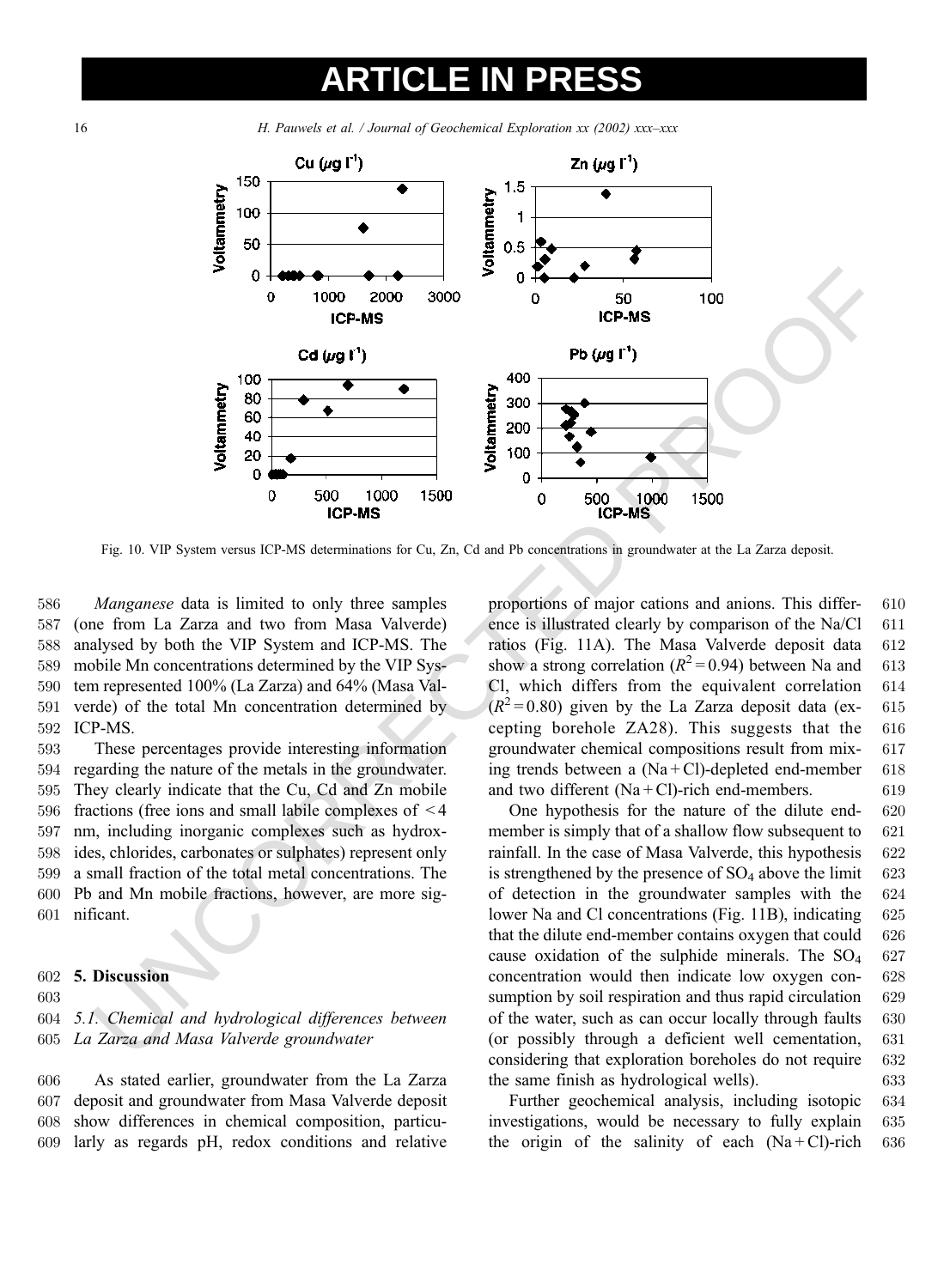

H. Pauwels et al. / Journal of Geochemical Exploration xx (2002) xxx–xxx 17

Fig. 11. Na versus Cl concentration in groundwater (A) at the La Zarza and Masa Valverde deposits, and away from these deposits, (B) at the Masa Valverde deposit. The size of the circles relates to the SO<sub>4</sub> concentration.

 end-member. However, the presence of two distinct 638 (Na + Cl)-rich end-members is in accordance with the hydrogeological observations. In particular, the piezometric level at La Zarza indicates a predom- inance of local flow, whereas at Masa Valverde it reveals the occurrence of deeper flow. This concept is strengthened by the redox and pH data that 644 suggest interaction of an  $O_2$ -free water with the sulphide deposit. In other words, when the deep 646 groundwater with the  $(Na + Cl)$ -rich end-member composition reaches the Masa Valverde deposit, the dissolved electron acceptors have been con- sumed, probably through the oxidation of dissolved or solid organic matter present in both water and 651 rock, and consequently part of the waters are  $SO_4$ -free despite interactions with the sulphide deposit.

Data from La Zarza borehole ZA28, which plots on 653 the Masa Valverde mixing line, also accords with the 654 above hypothesis. This borehole, 2.4 km southeast of 655 the La Zarza deposit, is in a relatively depressed 656 topographically and is slightly artesian. It is probably 657 these differences in the hydrogeological conditions, 658 with respect to the other La Zarza exploration bore- 659 holes, that explain the deep flow chemical signature of 660 ZA28 groundwater. 661

Whatever the origin of the two  $(Na + Cl)$ -rich end- 662 members, they appear to form a significant part of the 663 IPB groundwater because (1) the composition of the 664 ZA28 groundwater to the southeast of the La Zarza 665 deposit plots on the Masa Valverde groundwater 666 trend, and (2) the average composition of the ground- 667 water collected at the Neves Corvo deposit (Portugal) 668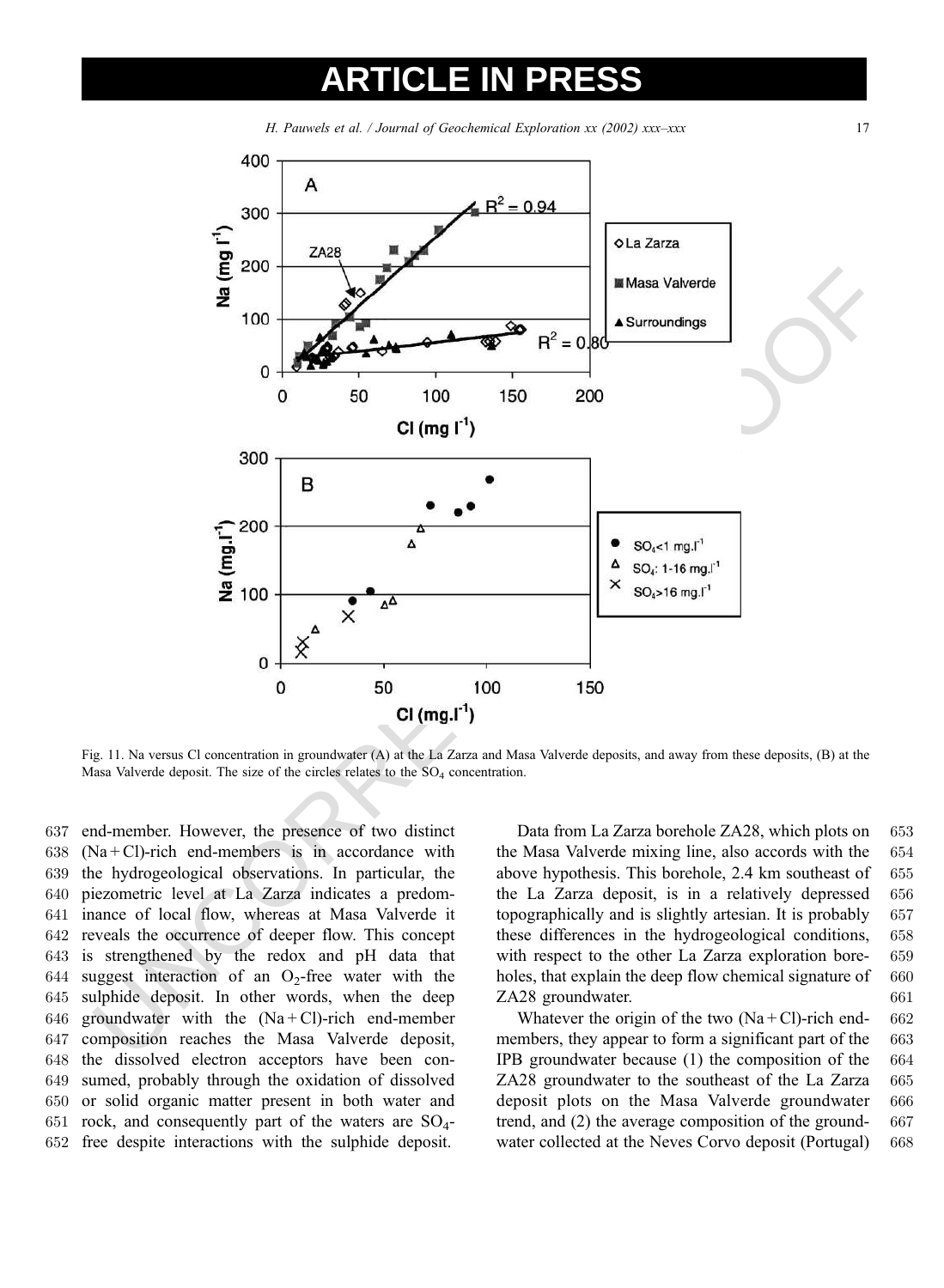669 is Na 67 and Cl 76 mg  $1^{-1}$  (Grimes and de Carvalho, 670 1994), which plots on the La Zarza deposit mixing 671 line.

672

673 5.2. Chemical speciation and water – rock reactions

 Thermodynamic calculations on the La Zarza and Masa Valverde groundwaters, using the EQ3NR geo- chemical code (Wolery, 1992), gave results that show certain similarities (Fig. 12) despite the differences in both apparent residence time and redox conditions. The groundwater is close to equilibrium with respect to chalcedony, which indicates water – rock reactions and, in particular, the dissolution of silicate minerals from host rocks by the dilute end-member. Ground- water at both sites is also close to equilibrium, or slightly undersaturated, with respect to carbonate minerals (calcite, rhodocrosite and siderite). At Masa Valverde, it is possible to distinguish a difference 687 between  $SO_4$ -free samples and  $SO_4$ -bearing samples, namely between water containing a significant pro- portion of the dilute end-member and water appa- rently less affected by such dilution. In the former case, the water is close to equilibrium with calcite, whereas in the latter case it may be undersaturated with respect to the same phase, indicating that re- equilibration after acidification through sulphide-min- eral oxidation may not be complete. These calcula- tions, made at both sites, demonstrate the occurrence of water – rock reactions and thus at least a partial equilibrium of the groundwater with respect to a mineral assemblage.

 As regards metal behaviour, the saturation state with respect to sulphide minerals is worth examining. At the La Zarza deposit, only the groundwater in borehole ZA2 contains detectable sulphide concentra- tions. Application of the EQ3NR geochemical code to this borehole indicates extensive oversaturation with 706 respect to both pyrite (saturation index  $(S,I) = 9$ ) and chalcopyrite (Fig. 13), and moderate oversaturation with respect to galena (Fig. 13). These oversaturations may have several single or combined explanations. For example, because during modelling of chemical speciation, EQ3NR considers the total concentration as being only the mobile fraction of elements, macro- molecules and colloids/small particles (for which the necessary thermodynamic data are not available) will contribute to an apparent oversaturation; this is in accordance with the VIP results for Cu. Other explan- 716 ations could be the oxidation of sulphide minerals, 717 and a pH increase subsequent to reaction with carbo- 718 nate minerals after oxidation of sulphide minerals. 719 The water is shown to be slightly undersaturated with 720 respect to sphalerite (Fig. 13), whereas in reality the 721 undersaturation may be higher than calculated when 722 one considers that the comparison between the VIP 723 and ICP-MS results that indicate the presence of Zn as 724 macromolecules or colloids, which are not taken into 725 account by the EQ3NR code. This undersaturation can 726 be explained by the dilution deduced from the  $Na-Cl$  727 graphs. 728

Thermodynamic calculations on the La Zarza and<br>
unelenstuarito tries. 13, where in reality the<br>mass and women interaction ( $W_{\rm B}$ ), where come consider that the comparison between in calculated when<br>methat code (Woley, As noted above, despite the very low solubility of 729 sulphide minerals and the absence of detectable sul-<br>
730 phide –mineral oxidation in some samples, metal con- 731 centrations in the Masa Valverde groundwater show a 732 same order-of-magnitude range as in the La Zarza 733 groundwater and in groundwater away from both 734 deposits. The groundwater saturation state with res- 735 pect to sulphide minerals cannot be measured directly 736 due to its lack of detectable  $H_2S$ ; however, a first 737 approximation of  $H<sub>2</sub>S$  concentration can be made by 738 assuming the groundwater to be in equilibrium with 739 pyrite and examining this equilibrium with respect to 740 other minerals. Results of calculations carried out 741 using EQ3NR indicate  $H_2S$  concentrations between 742 0.3 and 7.0  $\mu$ g l<sup>-1</sup>. These concentrations are in good 743 agreement with the fact that  $H_2S$  could not be deter- 744 mined by titration with  $HgCl<sub>2</sub>$  (i.e., a detection thresh- 745) old no better than 30  $\mu$ g 1<sup>-1</sup>). Therefore, the Masa 746 Valverde groundwater must be either close to equili- 747 brium or undersaturated with respect to pyrite, and 748 equilibrium seems to be a reasonable hypothesis, at 749 least for SO<sub>4</sub>-free waters. Assuming equilibrium, 750 therefore, the estimated  $H_2S$  concentration was used 751 to calculate the equilibrium state with respect to other 752 sulphide minerals. The results indicate equilibrium 753 with respect to sphalerite, but oversaturation by sev- 754 eral orders of magnitude with respect to chalcopyrite 755 and, to a lesser degree, galena (Fig. 13). 756

Dissolved Pb and Cu concentrations, based on the 757 assumption of equilibrium with respect to galena and 758 chalcopyrite, were calculated and compared with the 759 measured concentrations (Fig. 14). In  $SO_4$ -free waters 760 these measured concentrations were about  $2-3$  orders 761 of magnitude above expected values for Pb, and up to 762 9– 10 orders of magnitude above expected values for 763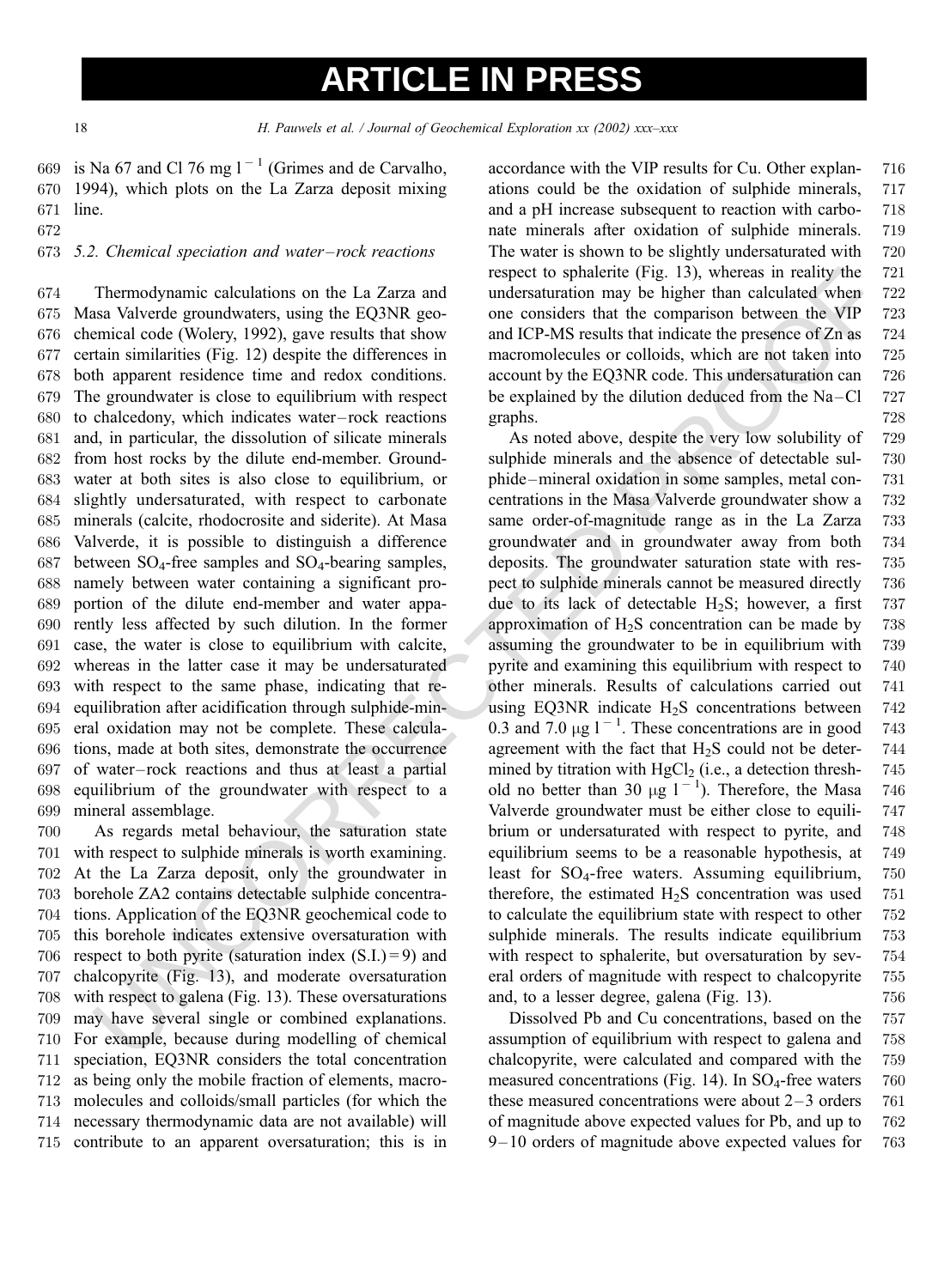

H. Pauwels et al. / Journal of Geochemical Exploration xx (2002) xxx–xxx 19

Fig. 12. Saturation index plot calculated using the EQ3NR code (Wolery, 1992) with respect to silicates, oxides, hydroxides and carbonate (calcite, rhodocrosite, siderite) minerals for groundwater at (A) the La Zarza deposit, and (B) the Masa Valverde deposit.

764 Cu. In  $SO_4$ -bearing waters, the difference between the 765 expected and measured Cu concentrations was drasti-766 cally reduced during modelling because EQ3NR 767 automatically converted part of the  $SO<sub>4</sub>$  into thiosul-768 phates  $(S_2O_3)$  in accordance with the redox potential. Although thiosulphates could (a) be present, because 769 they are a metastable species with increasing stability 770 in the presence of pyrite above  $pH = 7$  (Xu and 771) Schoonen, 1995), and (b) have been oxidized into 772 sulphates after sampling and before  $SO_4$  determina-  $773$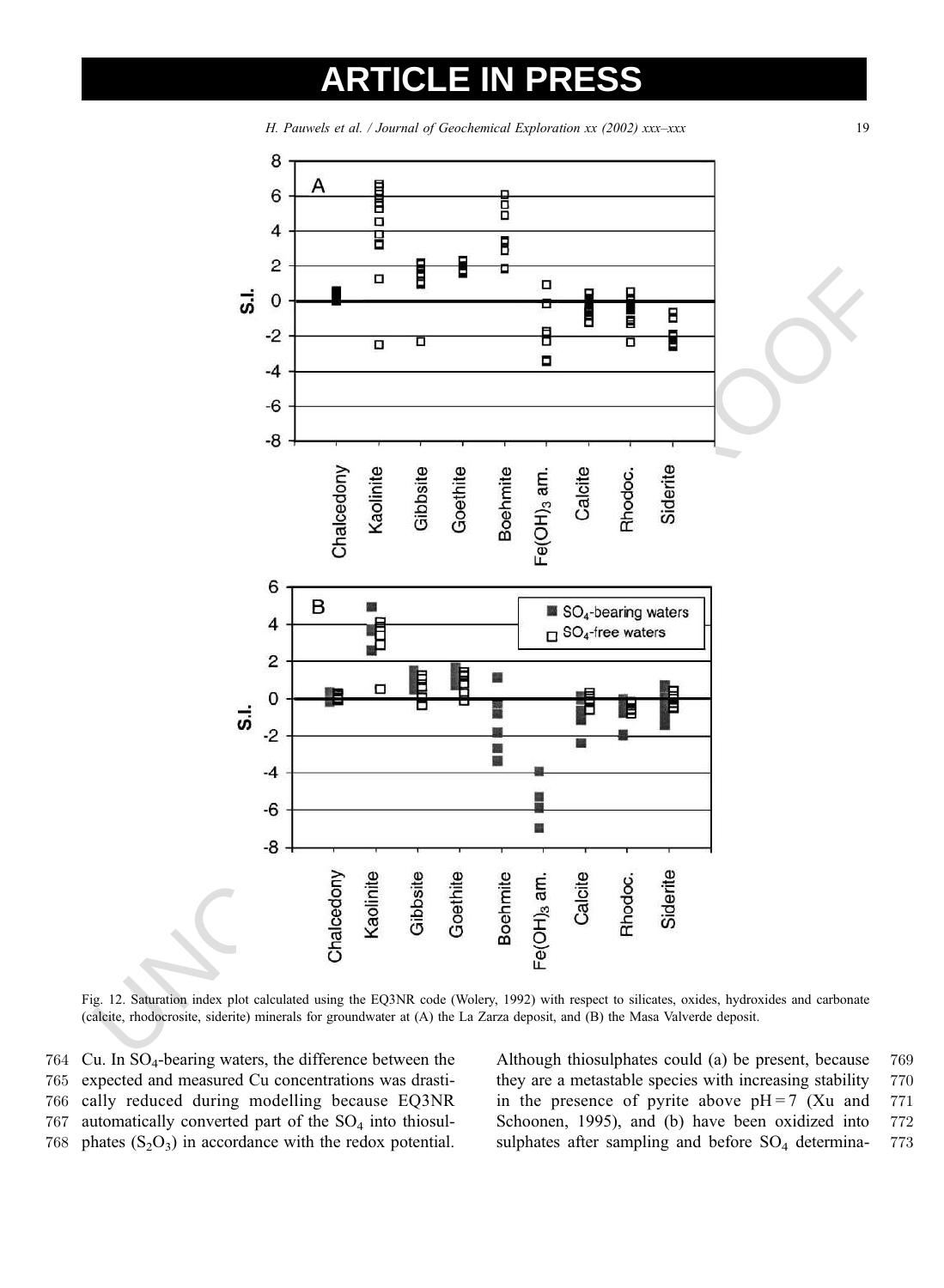20 *H. Pauwels et al. / Journal of Geochemical Exploration xx (2002) xxx–xxx* 



Fig. 13. Saturation index plot calculated using the EQ3NR code (Wolery, 1992) with base-metal sulphide minerals, for groundwater at the Masa Valverde deposit and borehole ZA2, assuming equilibrium with respect to pyrite.

 tion, this factor was not investigated by the project. Fig. 14 illustrates how their presence could effectively enhance Cu solubility, but it does not prove their presence. Moreover, colloidal and dissolved organic matter derived from host-rock/water interaction is also a very efficient sink for metals such as Cu, Pb and Zn (Bruland, 1988; Apte et al., 1995; Benedetti et al., 781 1996; Sauvé et al., 1998) as well as other forms of colloids.

783 Clearly, metal speciation differs from one site to 784 the other. On the one hand, for the La Zarza ground-785 water, comparison of the VIP and ICP-MS results, along with the thermodynamic calculations for bore- 786 hole ZA2, indicates that Cu, Zn and Cd are present in 787 significant amounts as macromolecules or adsorbed 788 on colloids/small particles, and that Pb is dissolved. 789 On the other hand, for the Masa Valverde ground- 790 water, assuming the hypothesis of equilibrium at least 791 for  $SO_4$ -free waters, it is Cu and Pb that occur as 792 macromolecules or colloids whereas Zn is assumed to 793 be dissolved. The very nature of the colloids/small 794 particles may explain this difference, because the 795 colloid/small-particle form able to adsorb metals 796 can be assumed by a variety of species. At both 797 deposits, Si and Mn colloidal species in groundwater 798 are probably not important because of equilibrium 799 with respect to chalcedony and rhodocrosite. How- 800 ever, the presence of Mn colloidal species in the 801 Masa Valverde groundwater cannot be totally ex- 802 cluded in view of the VIP results. Colloidal Al- 803 bearing species may occur in groundwater at both 804 sites, as suggested by the oversaturation with respect 805 to kaolinite, gibbsite and boehmite, which is more 806 marked at La Zarza than at Masa Valverde. The 807 occurrence of Fe-bearing species subsequent to sul- 808 phide oxidation at La Zarza, which is supported by 809 over-saturation with respect to goethite. 810

### 5.3. Implications for mineral exploration 812

Significant metal concentrations are observed in 813 the Masa Valverde groundwater, even where this is 814

811



Fig. 14. Cu and Pb concentrations expected from equilibrium of the groundwater at the Masa Valverde deposit with respect to pyrite, chalcopyrite and galena, versus total metal concentrations measured by ICP-MS.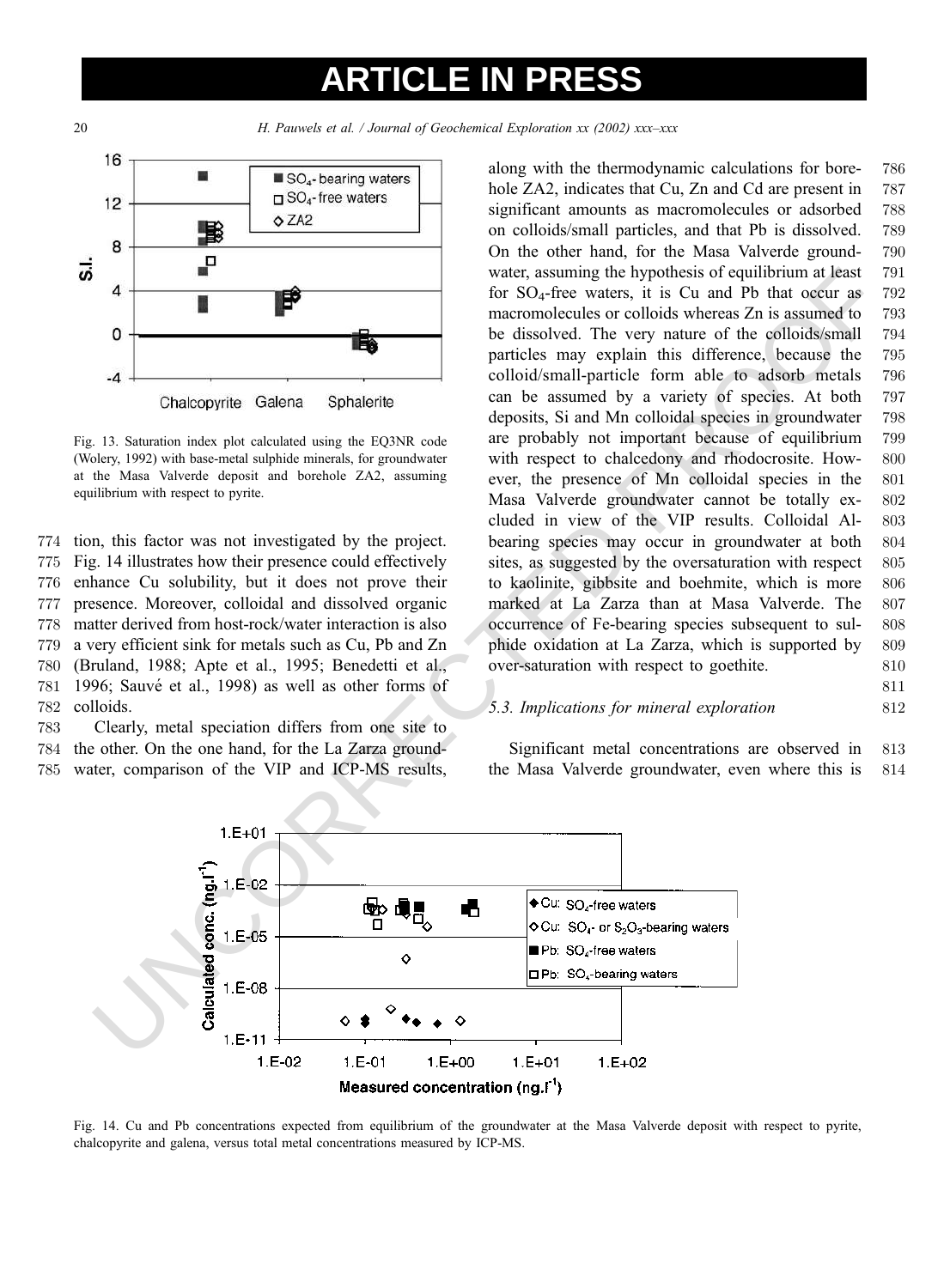sy widen the field of potential hydrogeochemical enero on the pl, which must be therefore considered as<br>could be the system of the variables. Data presented in several functility<br>could solve be the middividibles of the va  $SO_4$ -free water (i.e., where no significant oxidation is detected). If it is assumed that these concentrations result from the presence of the sulphide deposit at depths of more than 400 m, then they present two major implications for mineral exploration. Firstly, they widen the field of potential hydrogeochemical methods for 'deep orebody' exploration, at least on the local scale. Secondly, they better constrain the possible mechanisms for the formation of surface anomalies on which other geochemical methods of 'deep orebody' exploration are based. These geochemical methods include enzyme leach and MMI (mobile metal ion) selective digestion, with which successful recent case studies have been recorded (e.g., Clark et al., 1997; Bajc, 1998), as well as the promising use of new devices to trap metals transferred to the surface from buried ore deposits (Malmqvist and Kristiansson, 1982; Wang et al., 1997; Pauwels et al., 1999). Although the dispersion models giving the observed patterns of geochemical response at the surface are not well understood, it is considered that groundwater 836 composition, and particularly groundwater-rock inter- actions creating chemical-composition anomalies, are partly responsible for the formation of the surface geochemical anomalies.

840

841 5.4. Implications for the application of exploration 842 hydrochemistry in areas with previous mining con-843 tamination

 The determination of proximity criteria is essen- tial for the successful use of groundwater chemistry as an exploration tool. However, as mentioned ear- lier, the range of total metal concentrations in groundwater is similar at La Zarza and Masa Valve- rde, as well as away from the deposits. It is thus impossible, either from the total metal concentration or from the concentration of any particular metal, to 852 discriminate between  $SO_4$ -bearing groundwater types (e.g., groundwater in contact with an undisturbed ore deposit, groundwater in contact with a partly exploi- ted deposit, or groundwater baseline concentration that results from previous mining activity upstream), sulphate concentrations of all of them mainly attest-ing to sulphide mineral oxidation.

859 We have also seen that groundwater metal contents 860 are in part controlled by the formation of complexes 861 and/or by adsorption onto colloids/small particles. The surface complexation model (e.g., Stumm, 1982; 862 Dzombak and Morel, 1987) allows adsorption to be 863 taken into account as a classic complexation reaction, 864 and so adsorption as well as complexation is a 865 reaction with a protonable ligand, implying a depend- 866 ence on the pH, which must be therefore considered as 867 one of the variables. Data presented in several (metal/ 868  $(H<sup>+</sup>)<sup>2</sup>$ , metal/ $(H<sup>+</sup>)<sup>2</sup>$ ) diagrams (Fig. 15) show that it is 869 possible to distinguish SO4-bearing groundwater sam- 870 ples collected in the vicinities of the two deposits from 871 SO4-bearing groundwater samples collected away 872 from the two deposits. The more significant plots 873 are  $(Cu/(H^+)^2, Pb/(H^+)^2)$ ,  $(Cu/(H^+)^2, Cd/(H^+)^2)$ , 874 and  $(Ni/(H^+)^2, Mn/(H^+)^2)$  in Fig. 15, which show 875 that, at a given pH, groundwater proximity to the ore 876 deposits is clearly indicated by higher Cd and Pb 877 concentrations relative to Cu, and higher Mn relative 878 to Ni. This means that in areas where the baseline 879 quality of groundwater reflects past mining activities, 880 the chemical composition of the groundwater can 881 provide relevant information for ore deposit explora- 882 tion, provided a sufficiently complete database is 883 available. 884

## 5.5. Implication for studies of environmental pre- 886 mining conditions and the same services are seen as  $887$

Total metal concentration, rate of transport, overall 888 mobility in water, and metal bioavailability all depend 889 on metal speciation (e.g., Buffle and de Vitre, 1994; 890 Tessier and Turner, 1995), which is thus a factor 891 requiring increasing attention. Nevertheless, the pre- 892 sent results, particularly those of the  $SO_4$ -free ground- 893 water at Masa Valverde, illustrate that total metal 894 concentration is drastically more important than mo- 895 bile metal species. Even though the studied metal 896 concentrations do not exceed drinking-water stand- 897 ards, they are far from negligible, even where there 898 has been no significant oxidation. A natural baseline- 899 quality study before the commencement of mining 900 operations appears, therefore, to be of prime impor- 901 tance in order to determine realistic achievable targets 902 for remediation. 903

This then poses the problem of suitable methods for 904 estimating natural total-metal background concentra- 905 tions in water at abandoned mine sites. A priori, the 906 natural metal concentrations can be estimated through 907 examination of historical records, comparison with 908

885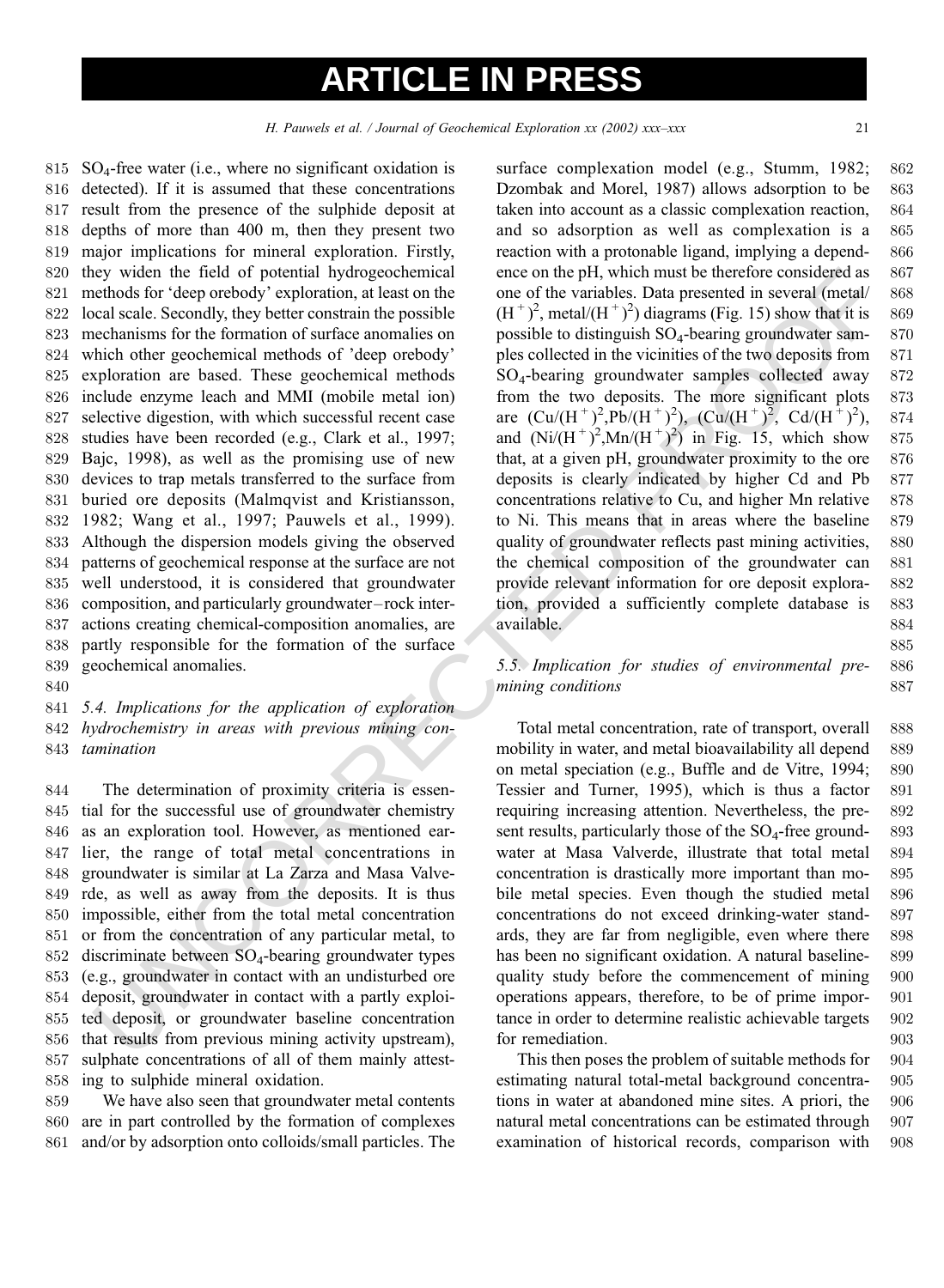22 H. Pauwels et al. / Journal of Geochemical Exploration xx (2002) xxx-xxx



Fig. 15. (log (metal/ $H^2$ ), log (metal/ $H^2$ )) plots illustrating differences in the metal behaviour of groundwater in the immediate vicinity of the deposits with respect to the baseline quality of the area.

 non-mined areas and/or using predictive geochemical modelling (Runnells et al., 1992). Predictive geochem- ical modelling for surface water in the case of acid drainage probably indicates an upper limit for total metal contents, at least where the reaction kinetics are not taken into account (Runnells et al., 1992). Conversely, assuming equilibrium conditions, the ground- 915 water results described above illustrate how predictive 916 geochemical modelling will indicate a lower limit for 917 total metal concentrations because the formation of 918 colloids and adsorption on small particles is not taken 919 into account by the geochemical codes. 920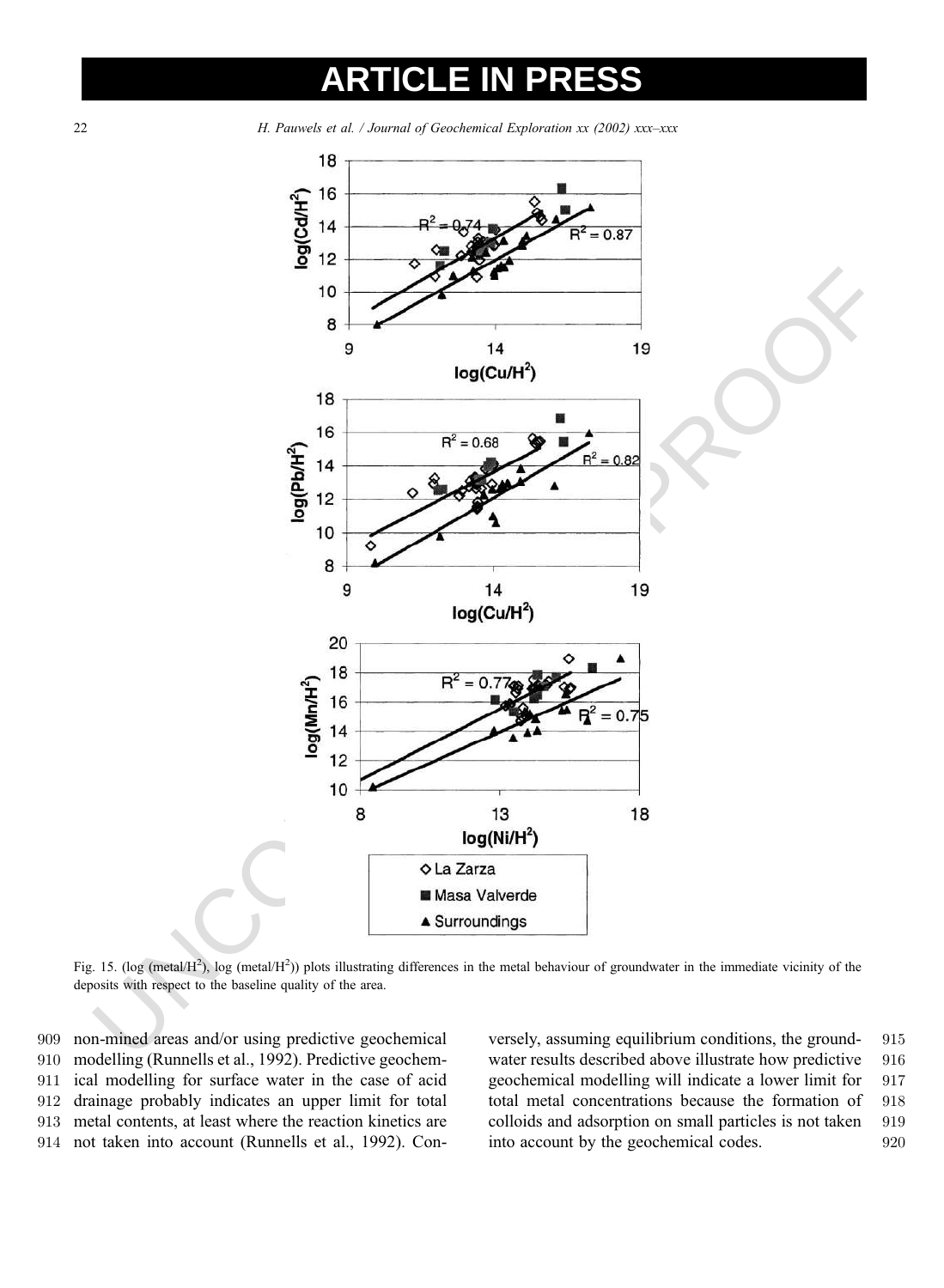## 921 6. Conclusions

 The differing major-element chemistry of the groundwater at the La Zarza and Masa Valverde massive sulphide deposits is due mainly to the differ- ent hydrogeological situations and to previous mining activity at one site. The La Zarza deposit is located in an area of hydrological recharge, has been partly exploited, and its groundwater has a lower pH and 929 higher Eh and  $SO_4$  than the groundwater at the Masa Valverde deposit which, deeply buried, is located in an area of water discharge and is unworked. The respective pathway of each groundwater type is indi- cated by its Na/Cl ratio, with an increase in Na concentration during deep circulation.

nt hydrogeological sinuations and to previous mining of the sinuation of the parameteric and by the basis and the sinual South of the sinual South of the sinual South (including the main of by the sinual South (including Despite these differences, the metals and trace- element chemistry of the groundwater at the two de- posits is, with a few exceptions, similar. Moreover, it does not differ drastically from the baseline quality of groundwater in this area of intense past mining activity. Total metal concentrations in the groundwater at both deposits are enhanced by the formation of complexes and/or by metal adsorption on colloids or small particles. This has been demonstrated by com- paring ICP-MS data with data obtained using (i) a special analytical technique—the Voltammetric In situ Profiling (VIP) System, and (ii) calculation with the EQ3NR geochemical code. At the deep and undis- turbed Masa Valverde deposit where redox conditions are very low, the total metal concentrations in the groundwater are several orders of magnitude (up to  $951 \quad 10^8 - 10^9$  for Cu) higher than would be expected from the very low solubility of sulphide minerals. The results have implications as regards both mineral exploration and the environment.

 Where mineral exploration is concerned, the total metal concentrations appear to be significantly en- hanced in groundwater, even when the sulphides are unoxidized. This fact increases the potential of groundwater chemical composition as an ore-deposit exploration technique.

 Where the environment is concerned, knowledge of the natural concentrations of metals in the groundwater prior to mining operations is of particular importance for preparing realistic and technically achievable reme- diation plans. For new ventures, the relevant data can be acquired through baseline quality monitoring before exploitation. For sites already contaminated by exploitation, it should be borne in mind that predictive 968 geochemical modelling can underestimate the metal 969 concentrations because the geochemical codes lack 970 data concerning metal adsorption on colloids or small 971 particles. 972

### 7. Uncited reference 973

Pinedo Vara, 1963 974

### Acknowledgements 975

This research was partly supported by the Euro- 976 pean Community under the Brite-EuRam programme 977 (DG XII, contract No. BRPR-CT97-0374), by 978 BRGM, Inima, Idronaut, and by MEC/SPAIN (proj- 979 ects GR2-0135, UE 95-007 and UE 98-0027). It 980 benefited greatly from the endorsement of J.Y. Calvez 981 (E.U.). The authors also wish to acknowledge M. 982 Brach, J.-C. Foucher, A. Molina, F. Jerez, J. Samper, 983 R. Cueto, E. García and A. Sina for their technical 984 assistance, and P. Skipwith for editing the English 985 text. The manuscript benefited from the constructive 986 comments of K. Hudson-Edwards and Javier Garcia- 987 Guinea. 988

### References 989

- Apte, S.C., Benko, W.I., Day, G.M., 1995. Partitioning and com- 990 plexation of copper in the Fly River, Papua New Guinea. J. 991 Geochem. Explor. 52, 67–79. 992
- Archer, A.R., Main, L.A., 1971. Casino, Yukon—a geochemical dis- 993 covery of unglatiated Arizona-type porphyry. In: Boyle, R.W., 994 McGerrigle, J.I. (Eds.), Proceeding of 3rd International Geo- 995 chemistry Exploration Symposium special, vol. 11. Canadian In- 996 stitute of Mining and Metallurgy, Toronto, Ontario, pp.  $67-77$ . 997
- Bajc, A.F., 1998. A comparative analysis of enzyme leach and mobile 998 metal ion selective extractions; case studies from glaciated ter- 999 rain, northern Ontario. J. Geochem. Explor.  $61$   $(1-3)$ ,  $113-148$ . 1000
- Belmont-Hébert, C., Tercier-Waeber, M.L., Buffle, J., Fiaccabrino, 1001 G.C., de Rooij, N.F., Koudelka-Hep, M., 1998. Gel-Integrated 1002 Microelectrode Arrays for direct voltammetric measurements of 1003 heavy metals in natural waters and other complex media. Anal. 1004 Chem. 70, 2949–2956. 1005
- Benedetti, M.F., van Riemsdijk, W.H., Koopal, L.K., Kinniburgh, 1006 D.G., 1996. Metal ion binding by natural organic matter: from 1007 the model to the field. Geochim. Cosmochim. Acta 60, 2503 - 1008 2513. 1009
- Buffle, J., De Vitre, R.R., 1994. Chemical and Biological Regula- 1010 tion of Aquatic Systems. Lewis, London. 1011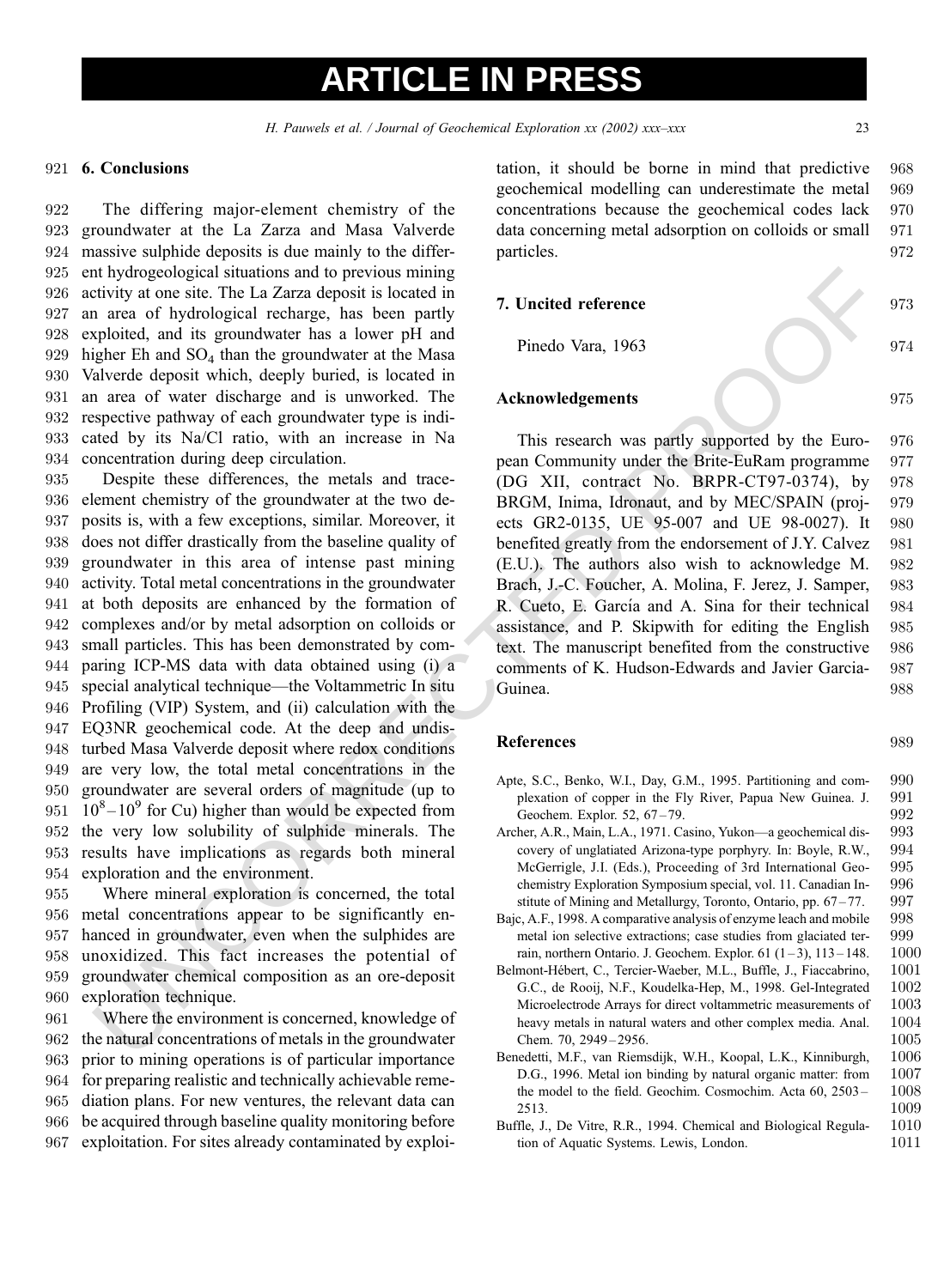24 H. Pauwels et al. / Journal of Geochemical Exploration xx (2002) xxx–xxx

- 1012 Bruland, K.W., 1988. Trace element speciation: organometallic 1013 compounds and metalorganic ligand complexes. Appl. Geo-1014 chem. 3, 75.
- 1015 Cameron, E.M., 1977. Geochemical dispersion in lake waters and 1016 sediments from massive sulphides mineralization, Agricola Lake

1017 area, Northwest Territories. J. Geochem. Explor. 7, 327 – 348.

- 1018 Cameron, E.M., 1978. Hydrogeochemical methods for base metal
- 1019 exploration in the northern Canadian Shield. J. Geochem. Ex-1020 plor. 10, 219–243.
- 1021 Cameron, E.M., Prévost, C.L., McCurdy, M., Hall, G.E.M., Doidge,
- 1022 B., 1998. Recent (1930s) natural acidification and fish-kill in a
- 1023 lake that was an important food source for an Inuit community
- 1024 in northern Québec, Canada. J. Geochem. Explor. 64, 197-213.
- 1025 Clark, J.R., Yearger, J.R., Hoffman, E.L., 1997. Innovative enzyme 1026 leach provides cost-effective overburden/bedrock penetration.
- 1027 Abstracts, Exploration '97, Toronto, Ontario, 7 pp.
- 1028 Costa, L.R., Parilla, F., 1992. Structure économique et minière de la
- 1029 bande pyritique Ibérique. In: Mañana, R. (Ed.), World Mining 1030 Congress, Madrid, 25 – 29 May 1992, vol. 2, pp. 617 – 625.
- 1031 Dzombak, D.A., Morel, F.M.M., 1987. Adsorption of inorganic 1032 pollutants in aquatic systems. J. Hydraul. Eng. 113, 430–475.
- 1033 Duttweiller Kelley, K., Taylor, C.D., 1997. Environmental geo-
- 1034 chemistry of shale-hosted Ag Pb –Zn massive sulfide deposits
- 1035 in northwest Alaska: natural background concentrations of met-1036 als in water from mineralized areas. Appl. Geochem. 12 (4),
- 1037 397 409.
- 1038 Elbaz-Poulichet, F., Dupuy, C., 1999. Behaviour of rare-earth ele-
- 1039 ments at the frshwater seawater interface of two acid mine 1040 rivers: the Tinto and Odiel (Adalucia, Spain). Appl. Geochem.
- $14. 1063 1072.$
- 1042 Elbaz-Poulichet, F., Leblanc, M., 1969. Transfert de méteaux à une 1043 province minière à l'océan par les fleuves acides (Rio Tinto, 1044 Espagne). C. R. Acad. Sci. Fr., Ser. IIa 322, 1047-1052. Espagne). C. R. Acad. Sci. Fr., Ser. IIa 322, 1047-1052.
- 1045 de Geoffrey, J., Wu, S.M., Heins, R.W., 1967. Geochemical cover-
- 1046 age by spring sampling method in the southwest Wisconsin zinc 1047 area. Econ. Geol. 62, 679 – 697.
- 1048 Gran, G., 1952. Determination of the equivalence point in potentio-1049 metric titrations. Part II. Analyst 77, 661-671.
- 1050 Grimes, D.J., de Carvalho, D., 1994. Geochemical exploration stud-1051 ies in the Portuguese pyrite belt. In: Berger, B.R. (Ed.), Advances
- 1052 in Research on Mineral Resources, USGS 2081, Washington,  $1053$  pp. 53 – 77.
- 1054 Hamet, J., Delcey, R., 1971. Age, synchronisme et affiliation des
- 1055 roches rhyolitiques de la province pyrito-cuprifère du Baixo 1056 Alentejo (Portugal): mesures isotopiques par la méthode  ${}^{87}Rb/$
- 1057 87Sr. C. R. Acad. Sci. Fr. 272-D, 2143-2146.
- 1058 Leistel, J.M., Marcoux, E., Thiéblemont, D., Quesada, C., Sánchez 1059 A., Almodóvar, G.R., Pascual, E., Sáez, R., 1998. The volcanic-
- 1060 hosted massive sulphide deposits of the Iberian Pyrite Belt. Re-
- 1061 view and preface to the thematic issue. Miner. Deposita 33, 2–30. 1062 Leybourne, M.I., Goodfellow, W.D., Boyle, D.R., 1998. Hydrogeo-
- 1063 chemical, isotopic, and rare earth element evidence for contrast-
- 1064 ing water rock interactions at two undisturbed Zn Pb massive 1065 sulphide deposits, Bathurst Mining Camp, N.B., Canada. J.
- 1066 Geochem. Explor. 64, 237 261.
- 1067 Lydon, J.W., 1992. Volcanogenic massive sulphide deposits: Part 1.
- 1068 A descriptive model. Geosci. Can. Rep., Ser. 3, 145 153.
- Malmqvist., E.L., Kristiansson, K., 1982. A method for indicating 1069 and identifying concealed deposits. European Patent No. 89998. 1070 Nelson, C.H., Lamothe, P.J., 1993. Heavy metal anomalies in the 1071 Tinto and Odiel rivers and estuary system, Spain. Estuaries 16, 1072 495 – 511. 1073
- Oliveira, J.T., 1990. South Portuguese Zone: 1) Introduction, 2) 1074 Stratigraphy and synsedimentary tectonism. In: Dallmeyer, 1075 R.D., Martinez Garcia, E. (Eds.), Pre-Mesozoic Geology of 1076 Iberia. Springer-Verlag, Berlin, pp. 333 – 347. 1077
- Pauwels, H., Baubron, J.C., Freyssinet, Ph., Chesneau, M., 1999. 1078 Sorption of metallic compounds on activated carbon: application 1079 to the exploration for concealed deposits in Southern Spain. J. 1080 Geochem. Explor. 66, 115–133. 1081
- Pinedo Vara, I., 1963. Piritas de Huelva. Su historia, mineria y 1082 aprovechamiento. Ed Summa, Madrid, 1003 pp. 1083
- Quesada, C., 1991. Geological constraints on the Paleozoic tectonic 1084 evolution of tectonostratigraphic terranes in the Iberian Massif. 1085 Tectonophysics 185, 225–245. 1086
- mean, T.M., 1975. Hydrogendomical methods for base weall in Tables 1, 1976. The particle in the state of the state of the state of the state of the state of the state of the state of the state of the state of the state of Routhier, P., Aye, F., Boyer, C., Lécolle, M., Molière, P., Picot, P., 1087 Roger, C., 1980. La ceinture sud-Ibérique à amas sulfurés dans 1088 sa partie Espagnole médiane. Tableau géologique et métallogé- 1089 nique. Synthèse sur le type amas sulfurés volcano-sédimen- 1090 taires. 26th Inter. Geol. Congr., Paris. Mem. BRGM Orléans, 1091 vol. 94, 265 pp. 1092<br>nnells, D.D., Shepherd, T.A., Angino, F.E., 1992. Metals in 1093
	- Runnells, D.D., Shepherd, T.A., Angino, E.E., 1992. Metals in water—determining natural background concentrations in min-<br>1094 eralized areas. Environ. Sci. Technol. 26 (12), 2316-2323. 1095
	- Sauvé, S., McBridge, M., Hendershot, W., 1998. Soil solution spe- 1096 ciation of lead (II): effects of organic matter and pH. Soil Sci. 1097<br>Soc. Am. J. 62, 618–621. 1098 Soc. Am. J. 62, 618-621.
	- Schermerhorn, L.J.G., 1971. An outline stratigraphy of the Iberian 1099 pyrite belt. Bol. Geol. Min. Esp. 82, 238-268. 1100
	- Shartsev, S.L., Udodov, P.A., Rasskazov, N.M., 1975. Some fea- 1101 tures of the migration of microcomponents in neutral waters of 1102 the supergene zone. J. Geochem. Explor. 4, 433-439. 1103
	- Silva, J.B., Oliveira, J.T., Ribeiro, A., 1990. South Portuguese zone. 1104 Structural outline. In: Dallmeyer, R.D., Martinez Garcia, E. 1105 (Eds.), Pre-Mesozoic Geology of Iberia. Springer Verlag, Berlin, 1106 pp. 348 – 362. 1107
	- Simpson, P.R., Breward, N., Flight, D.M.A., Lister, T.R., Cook, 1108 J.M., Smith, B., Hall, G.E.M., 1996. High-resolution regional 1109 hydrogeochemical baseline mapping of stream water of Wales, 1110 the Welsh borders and West Midlands region. Appl. Geochem. 1111 11, 621–632. 1112
	- Strauss, G.K., Madel, J., 1974. Geology of massive sulphide depos- 1113 its in the Spanish – Portuguese Pyrite Belt. Geol. Rundsch. 63 1114  $(1), 191 - 211.$  1115
	- Strauss, G.K., Roger, G., Lécolle, M., Lopera, E., 1981. Geochem- 1116 ical and geologic study of the volcanic – sedimentary sulfide 1117 orebody of La Zarza, Huelva Province, Spain. Econ. Geol. 76, 1118 1975 – 2000. 1119
	- Stumm, W., 1982. Surface chemical theory as an aid to predict the 1120 distribution and the fate of trace constituents and pollutants in 1121 the aquatic environment. Water Sci. Technol. 14, 481-489. 1122
	- Taufen, P., 1997. Ground waters and surface waters in exploration 1123 geochemical survey. In: Gubins, A.G. (Ed.), Proceedings of 1124 Exploration 97, Toronto, Canada, pp.  $271-284$ . 1125